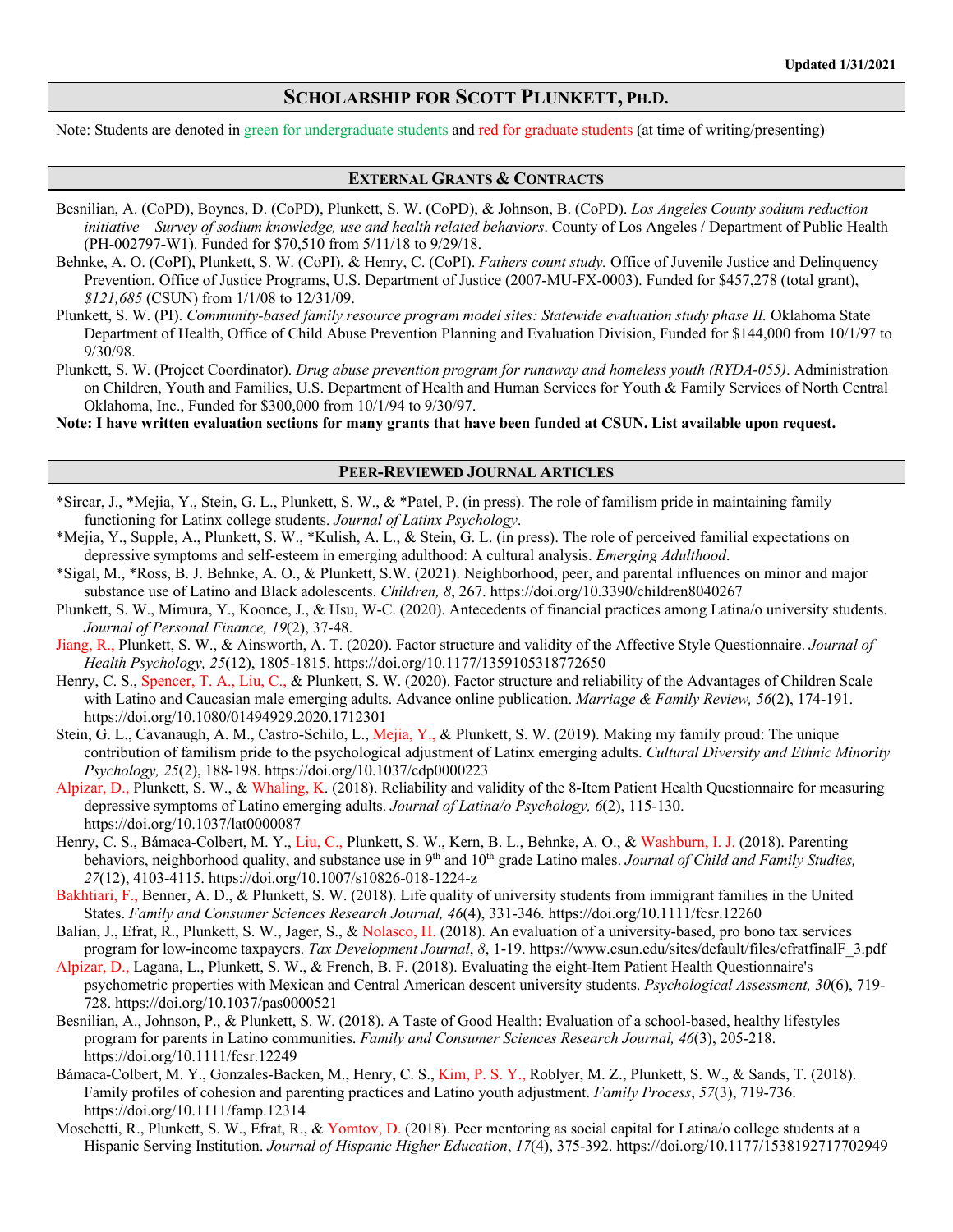- Bakhtiari, F., Plunkett, S. W., & Alpizar, D. (2017). Family qualities, self-deprecation, and depressive symptoms of Zoroastrian young adults in immigrant families. *Journal of Immigrant and Minority Health, 19*(3), 645-654. https://doi.org/10.1007/s10903-016- 0476-1
- Plunkett, S. W., White, T., Carter, D. B., & Horner, M. E. F. (2016). Parental support and psychological control in relation to African American college students' self-esteem. *Africology: The Journal of Pan African Studies, 9*(4), 199-218.
- Yomtov, D., Plunkett, S. W., Efrat, R., & García Marín, A. (2017). Can peer mentors improve first year experiences of university students? *Journal of College Student Retention, 19*(1), 25-44. https://doi.org/10.1177/1521025115611398
- Dunton, G., Ebin, V. J., Efrat, M. W., Efrat, R., Lane, C. J., & Plunkett, S. W. (2015). The use of refundable tax credits to increase low-income children's after-school physical activity level. *Journal of Physical Activity & Health, 12*(6), 840-853. https://doi.org/10.1123/jpah.2014-0058
- Besnilian, A., Goldberg, A., & Plunkett, S. W. (2016). Promoting diversity within the dietetics profession through a peer mentorship program. *Journal of the Academy of Nutrition and Dietetics, 116*(2), 198-202. https://doi.org/10.1016/j.jand.2015.07.018
- Cavanaugh, A., Supple, A. J., Stein, G., Helms, H., Plunkett, S. W., & Sand, T. (2017). Examining predictors of Mexican American adolescents' coping typologies: Maternal and paternal behaviors and adolescent gender. *Journal of Family Issues*, *38*(6), 755-775. https://doi.org/10.1177/0192513X15580164
- Mimura, Y., Koonce, J., Plunkett, S. W., & Pleskus, L. (2015). Financial information source, knowledge, and practices of college students from diverse backgrounds. *Journal of Financial Counseling and Planning. 26*(1), 63-78. https://doi.org/10.1891/1052- 3073.26.1.63
- Yomtov, D., Plunkett, S. W., Sands, T., & Reid, A. (2015). Parenting and ninth graders' self-efficacy and relational self-esteem in Latino immigrant families. *Family and Consumer Sciences Research Journal, 43*(3), 269-283. https://doi.org/10.1111/fcsr.12102
- Plunkett, S. W., Saetermoe, C. L., & Quilici, J. L. (2014). Increasing the chances that under-represented students will enter doctoral programs in mental health. *CUR Quarterly*, *35*(1), 36-42.
- Supple, A. J., Su, J., Plunkett, S. W., Peterson, G. W., & Bush, K. R. (2013). Factor structure of the Rosenberg Self-Esteem Scale. *Journal of Cross-Cultural Psychology, 44*(5), 748-764. https://doi.org/10.1177/0022022112468942
- Seegan, P., Welsh, K., Plunkett, S. W., Merten, M. J., & Sands, T. (2012). Neighborhood, parenting, and individual qualities related to adolescent self-efficacy in immigrant families. *Family and Consumer Sciences Research Journal, 40*(4), 348-360. https://doi.org/10.1111/j.1552-3934.2012.02116.x
- Behnke, A. O., Plunkett, S. W., Sands, T., & Bámaca-Colbert, M. Y. (2011). The relationship between Latino adolescents' perceptions of discrimination, neighborhood risk, and parenting on self-esteem and depression. *Journal of Cross-Cultural Psychology*, *42*(7), 1179-1197. https://doi.org/10.1177/0022022110383424
- Plunkett, S. W., Ainsworth, A., Henry, C. S., & Behnke, A. O. (2011). The influence of survey format on reports about fathers and mothers. *Fathering, 9*(3), 313-327. https://doi.org/10.3149/fth.0903.313
- Henry, C. S., Plunkett, S. W., & Sands, T. (2011). Family structure, parental involvement, and academic motivation in Latino adolescents. *Journal of Divorce and Remarriage, 52*(6), 370-390. https://doi.org/10.1080/10502556.2011.592414
- Supple, A. J., & Plunkett, S. W. (2011). Dimensionality and validity of the Rosenberg self-esteem scale for use with Latino adolescents. *Hispanic Journal of Behavioral Sciences, 33*(1), 39-53. https://doi.org/10.1177/0739986310387275
- Frank, G., Plunkett, S. W., & Otten, M. (2010). Perceived parenting, self-esteem, and general self-efficacy of Iranian American adolescents. *Journal of Child and Family Studies, 19*(6)*,* 738-746. https://doi.org/10.1007/s10826-010-9363-x
- Plunkett, S. W., Behnke, A. O., Sands, T., & Choi, B. Y. (2009). Adolescents' reports of parental engagement and academic achievement in immigrant families. *Journal of Youth and Adolescence, 38*(2)*,* 257-268. https://doi.org/10.1007/s10964-008-9325- 4
- Henry, C. S., Plunkett, S. W., Robinson, L. C., Huey, E. L., & McMichael, B. J. (2009). Adolescent religious motivation, family functioning, and adolescent empathic concern. *Journal for Religion & Spirituality in Social Work: Social Thought, 28*(4)*,* 343- 361. https://doi.org/10.1080/15426430903263229
- Kachingwe, A. F., Phillips, B., Sletten, E., & Plunkett, S. W. (2008). Comparison of manual therapy techniques with therapeutic exercise in the treatment of shoulder impingement: A randomized controlled pilot clinical trial. *Journal of Manual and Manipulative Therapy, 16*(4), 238-247. https://doi.org/10.1179/106698108790818314
- Plunkett, S. W., Henry, C. S., Houltberg, B. J., Sands, T., & Abarca-Mortensen, S. (2008). Academic support by significant others and educational resilience in Mexican-origin ninth grade students from intact families. *Journal of Early Adolescence, 28*(3)*,* 333-355. https://doi.org/10.1177/0272431608314660
- Henry, C. S., Merten, M. J., Plunkett, S. W., & Sands, T. (2008). Neighborhood, parenting, and adolescent factors and academic achievement in Latino adolescents from immigrant families. *Family Relations, 57*(5), 580–591. https://doi.org/10.1111/j.1741- 3729.2008.00524.x
- Ghazarian, S. R., Supple, A. J., & Plunkett, S. W. (2008). Familism as a predictor of parent-adolescent relationships and developmental outcomes for adolescents in Armenian American immigrant families. *Journal of Child and Family Studies, 17*(4), 599-613. https://doi.org/10.1007/s10826-007-9177-7
- Plunkett, S. W., Henry, C. S., Robinson, L. C., Behnke, A., & Falcon, P. C., III (2007). Adolescent perceptions of parental behaviors, adolescent self-esteem, and adolescent depressed mood. *Journal of Child and Family Studies, 16*(6), 760-772. https://doi.org/10.1007/s10826-006-9123-0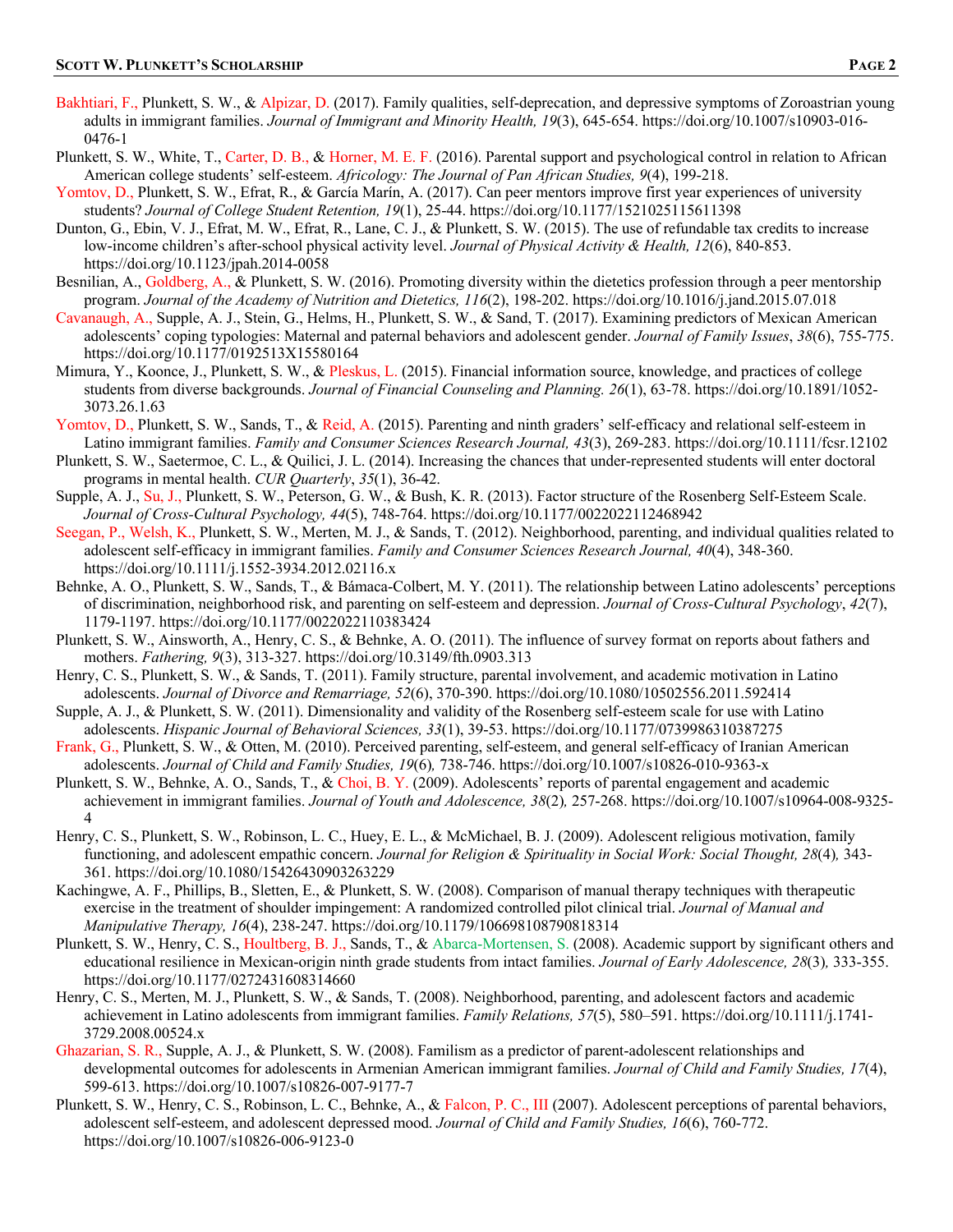- Plunkett, S. W., Williams, S., Schock, A., & Sands, T. (2007). Parenting and adolescent self-esteem in Latino intact families, stepfather families, and single-mother families. *Journal of Divorce and Remarriage*, *47(3-4)*, 1-20. https://doi.org/10.1300/J087v47n03\_01
- Plunkett, S. W., Abarca-Mortensen, S., Behnke, A., & Sands, T. (2007). Neighborhood structural qualities, adolescents' perceptions of neighborhoods, and Latino youth development. *Hispanic Journal of Behavioral Sciences, 29*(1)*,* 1-16. https://doi.org/10.1177/0739986306295038
- Heller, S. R., Robinson, L. C., Henry, C. S., & Plunkett, S. W. (2006). Gender differences in adolescent perceptions of parentadolescent openness in communication and adolescent empathy. *Marriage and Family Review, 40*(4), 103-122. https://doi.org/10.1300/j002v40n04\_06
- Supple, A. J., Ghazarian, S. R., Frabutt, J. M., Plunkett, S. W., & Sands, T. (2006). Contextual influences on Latino adolescent ethnic identity and academic outcomes. *Child Development*, *77*(5), 1427-1433. https://doi.org/10.1111/j.1467-8624.2006.00945.x
- Sands, T., & Plunkett, S. W. (2005). A new scale to measure adolescent reports of academic support by mothers, fathers, teachers, and friends in Latino immigrant families. *Hispanic Journal of Behavioral Sciences, 27*(2), 244-253. https://doi.org/10.1177/0739986304273968
- Plunkett, S. W., Alvy, K. T., & Rosen, L. (2004). Effectiveness of self-instruction on promoting positive parenting. *Journal of Family & Consumer Sciences, 96*(4), 34-39.
- Ortiz, H. J., & Plunkett, S. W. (2003). Assessing the cultural dimensions of the Los Niños Bien Educados Parenting Program. *Journal of Extension, 41*(6). Available at http://www.joe.org/joe/2003december/iw2.shtml
- Clark, E. A., Plunkett, S. W., & Longmore, S. (2003). University-community collaboration builds the capacity of Head Start professionals. *Journal of Family and Consumer Sciences, 95*(3), 63-68.
- Plunkett, S. W., & Bámaca-Gómez, M. Y. (2003). The relationship between parenting, acculturation, and adolescent academic outcomes in Mexican-origin immigrant families in Los Angeles. *Hispanic Journal of Behavioral Sciences, 25*(2), 222-239. https://doi.org/10.1177/0739986303025002005
- Plunkett, S. W., Longmore, S., Neal, R. A., & Sanchez, M. G. (2002, October). An evaluation of a community-based sexuality education program for individuals with developmental disabilities. *Electronic Journal of Human Sexuality, 5*. http://www.ejhs.org/volume5/plunkett/titlepage.html
- Plunkett, S. W., Radmacher, K. A., & Moll-Phanara, D. (2000). Adolescent life events, stress, and coping: A comparison of communities and genders. *Professional School Counseling, 3*(5), 356-366.
- Plunkett, S. W., & Henry, C. S. (1999). Adolescent perceptions of interparental conflict, stressors, and coping as predictors of adolescent family life satisfaction. *Sociological Inquiry, 69*(4), 599-620. https://doi.org/10.1111/j.1475-682X.1999.tb00888.x
- Plunkett, S. W., Henry, C. S., & Knaub, P. K. (1999). Family stressor events, family coping, and adolescent adaptation in farm and ranch families. *Adolescence, 34*(133), 147-168. https://doi.org/10.1111/j.1475-682x.1999.tb00888.x
- Plunkett, S. W., Sanchez, M. G., Henry, C. S., & Robinson, L. C. (1997). The double ABCX model and children's post-divorce adaptation. *Journal of Divorce and Remarriage, 27*(3-4), 17-37. https://doi.org/10.1300/J087v27n03\_02
- Henry, C. S., Sager, D. W., & Plunkett, S. W. (1996). Adolescents' perceptions of family system characteristics, parent-adolescent dyadic behaviors, adolescent qualities, and dimensions of adolescent empathy. *Family Relations, 45*(3), 283-292. https://doi.org/10.2307/585500
- Henry, C. S., & Plunkett, S. W. (1995). Validation of the adolescent family life satisfaction index: An update. *Psychological Reports, 76*(2), 672-674. https://doi.org/10.2466/pr0.1995.76.2.672

# **BOOK CHAPTERS**

- Banerjee, M., & Plunkett, S. W. (in press). Victimization, ethnic identity, and psychosocial adjustment during first year experiences of Latina/o college students from immigrant families. In S. S. Chuang (Ed.), *Advances in immigrant family research*, Springer.
- Efrat, R., & Plunkett, S. W. (2020). Evaluating the impact of the VITA program on attitudes and motives regarding volunteering and civic engagement. In T.G. Calderon (Ed.), *Advances in Accounting Education: Teaching and Curriculum Innovations (Advances in Accounting Education*, Vol. 24; pp. 89-106). Emerald Publishing Limited. https://doi.org/10.1108/S1085- 462220200000024011
- Plunkett, S. W., & Lagana`, L. (2012). The controversies surrounding the sexuality education of people living with developmental disabilities. In N. E. Peterson & W. Campbell (Eds.), *Handbook on sexuality: Perspectives, issues and role in society* (pp. 99- 118). Nova Sciences.

Bámaca-Colbert, M. Y., Plunkett, S. W., & Espinosa-Hernández, G. (2011). Cultural and interpersonal contexts in adolescent depression among Latina females. In N. Cabrera, F. Villarruel, & H. E. Fitzgerald (Eds.), *Latina and Latino children and mental health: Volume 2 Prevention and treatment* (pp. 35-62). Praeger.

Henry, C. S., & Plunkett, S. W. (1996). Grandparenting. In S. J. Price & T. H. Brubaker (Eds.), *Vision 2010: Families in review* (pp. 14-15). National Council on Family Relations.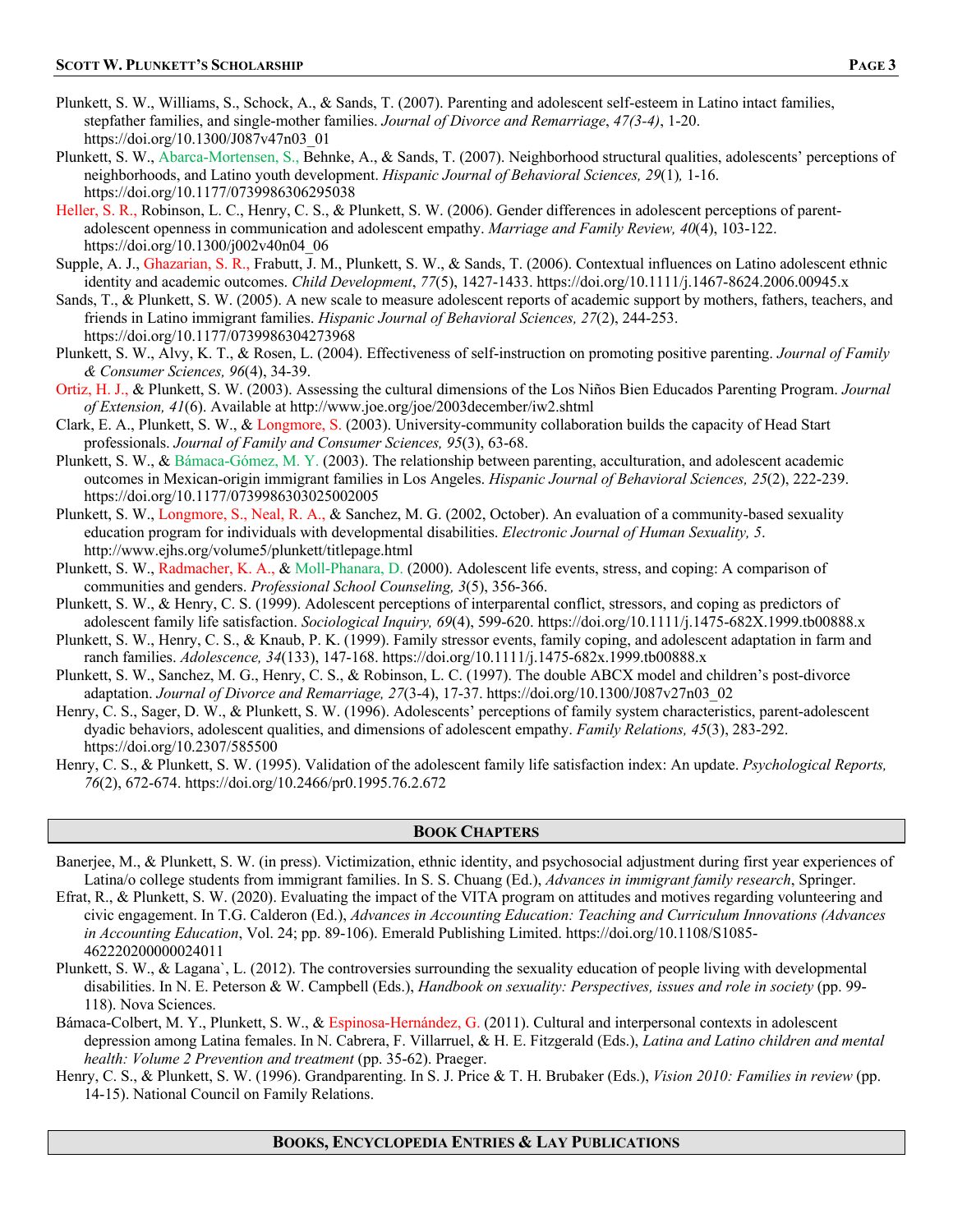Bakhtiari, F., & Plunkett, S. W. (2016). Zoroastrian young adults' well-being. *FEZANA Journal, 30*(1), 85-87.

- Besnilian, A., & Plunkett, S. W. (2015). One-year follow up: "A Taste of Good Health" family workshops. *Contempo*
- Besnilian, A., Johnson, P., Plunkett, S., & Bailer, B. (2015). A Taste of Good Health: School-based parent and family healthy lifestyles classes to reduce childhood obesity. *Journal of the Academy of Nutrition and Dietetics, 115*(9), A92. https://doi.org/10.1016/j.jand.2015.06.334
- Plunkett, S. W. (2014). Prenuptial agreements. In M. Coleman, & L. Ganong (Eds.), *The social history of the American family: An encyclopedia.* (Vol. 16, pp. 1072-1074). Sage. https://doi.org/10.4135/9781452286143.n431
- Plunkett, S. W. (2014). Family development theory. In M. Coleman, & L. Ganong (Eds.), *The social history of the American family: An encyclopedia.* (Vol. 6, pp. 487-490). Sage. https://doi.org/10.4135/9781452286143.n210
- Plunkett, S. W. (2014). Middle east immigrant families. In M. Coleman, & L. Ganong (Eds.), *The social history of the American family: An encyclopedia*. (Vol. 13, pp. 872-875). Sage. https://doi.org/10.4135/9781452286143.n357
- Plunkett, S. W., & Abuhasan, W. M. (2013). Prenuptial agreements. In R. E. Emery (Ed.), *Cultural sociology of divorce: An encyclopedia* (Vol. 16, pp. 991-993). Sage. https://doi.org/10.4135/9781452274447.n361
- Abuhasan, W. M., & Plunkett, S. W. (2013). Palestine. In R. E. Emery (Ed.), *Cultural sociology of divorce: An encyclopedia* (Vol. 16, pp. 930-932). Sage. https://doi.org/10.4135/9781452274447.n338
- Lisagor, T., & Plunkett, S. W. (2008). Youth eating and exercise: A bioecological perspective. *Today's Dietitian, 10*(8), 32-36. http://www.todaysdietitian.com/newarchives/072508p32.shtml
- Alvy, K. T., Plunkett, S. W., Rosen, L. D., Pichardo, N., Salinas, V., Kulkin, N., & Gonzalez, A. (2003). *Bringing parenting education into the early childhood care and education system*. Studio City, CA: CICC.
- Plunkett, S. W. (1999). *The career resource exploration manual: Effective job search strategies*. Tulsa, OK: Spectra Press.
- Plunkett, S. W., & Sanchez, M. (1999). *The career resource exploration manual: Self-assessment workbook*. Tulsa, OK: Spectra Press.

#### **JOURNAL ARTICLES IN UNDERGRADUATE RESEARCH JOURNALS**

- Nahmias, I. B., & Plunkett, S. W. (2010). Antecedents of adolescents' coping strategies in immigrant families in Los Angeles. *Undergraduate Research Journal for the Human Sciences, 9.* http://www.kon.org/urc/v9/nahmias.html
- Abarca, S., Plunkett, S. W., & Sands, T. (2005). Individual and environmental factors in Mexican-origin adolescents' academics. *Undergraduate Research Journal for the Human Sciences, 4.* http://www.kon.org/urc/urc\_research\_journal4.html

#### **PUBLISHED RESEARCH MONOGRAPHS**

- Mora, P., Plunkett, S. W., Naumov, V., Velandia, E., & Stevens, M. (2020, February 6). *An evaluation of the Experience Confidence and Enjoyment in Learning (ExCEL) Program*. Adolescent & Adjustment Research Lab, California State University Northridge.
- Plunkett, S. W., & Jiang, R. (2019, September). *On-campus employment and student success*. California State University Northridge, Office of Institutional Research.
- Plunkett, S. W., Ainsworth, A. T., Reyes, L., Kirakosian, A., & Wilson, E. (2019, March). *Beating the odds: Graduating in 4 years at CSUN*. California State University Northridge, Center for Assessment, Research, and Evaluation.
- Ainsworth, A. T., Plunkett, S. W., Kirakosian, A., & Reyes, L. (2019, March 18). *Graduation rate gap report: Disentangling the gap indicators at CSU Northridge*. California State University Northridge, Center for Assessment, Research, and Evaluation.
- Plunkett, S. W., Hodgins, J., Martinez-Dubon, I., & Adolescent & Adult Adjustment Research Lab (2018, October 30). *2018 Psychology Department B.A. and M.A. exit survey report*. California State University Northridge.
- Bakhtiari, F., & Plunkett, S. W. (2015, October). *Family qualities and mental health of Zoroastrian young adults*. Adolescent & Adult Adjustment Research Lab, California State University Northridge.
- Plunkett, S. W., & Ohanian, O. (2015, February). *Building connections for success: CSUN Title V evaluation report #4.* California State University Northridge.
- Plunkett, S. W., Whaling, K., & Bakhtiari, F. (2014, June). *Building connections for success: CSUN Title V evaluation report #3*. California State University Northridge.
- Plunkett, S. W., Yomtov, D., & Reid, A. (2012, December). *Building connections for success: CSUN Title V evaluation report #2*. California State University Northridge. http://www.buildingconnectionsforsuccess.org/wpcontent/uploads/2011/08/2012 CSUN TitleV Evaluation Report.docx
- Welsh, K., Plunkett, S. W., & Seegan, P. (2012, October 15). *Predictors of students' academics and well-being at Alliance Heritage College-Ready Academy* (A Lab Report No. 3). Adolescent & Adult Adjustment Research Lab, California State University Northridge.
- Seegan, P., Welsh, K., & Plunkett, S. W. (2012, October 18). *Neighborhood, family, school, and peer qualities related to students' adjustment at Alliance Health Services Academy* (A Lab Report No. 2). Adolescent & Adult Adjustment Research Lab, California State University Northridge.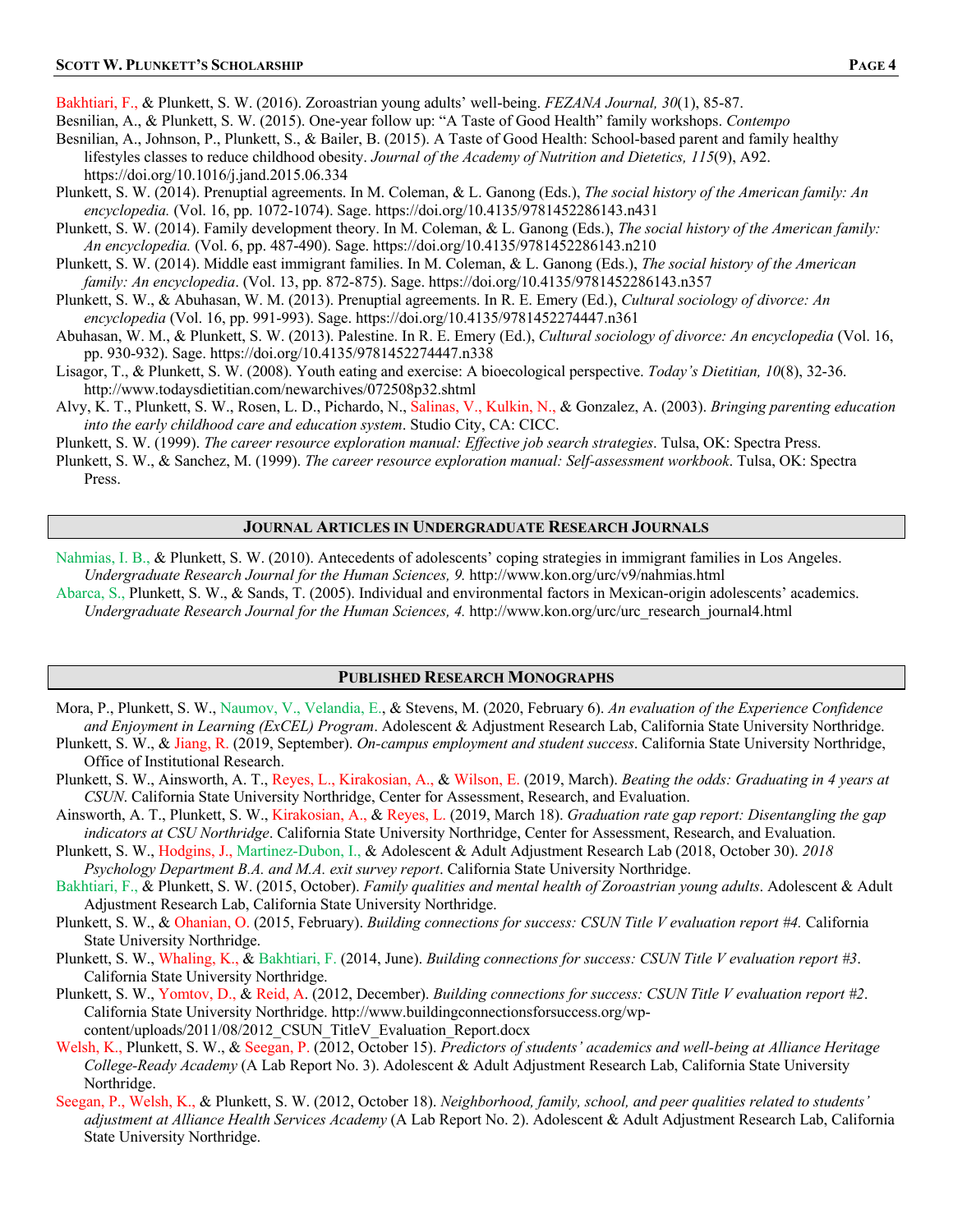- Plunkett, S. W., Seegan, P., & Welsh, K. (2012, October 18). *Contextual qualities related to students' adjustment at Alliance College-Ready Academy High School #5* (A Lab Report No. 1). Adolescent & Adult Adjustment Research Lab, California State University Northridge.
- Plunkett, S. W., Welsh, K., & Seegan, P. (2011, December). *Building connections for success: CSUN Title V evaluation report #1.* California State University Northridge. http://www.buildingconnectionsforsuccess.org/wpcontent/uploads/2011\_CSUN\_TitleV\_Evaluation\_Report%20Year%20One.pdf
- Plunkett, S. W., & Eng, S. (2010, June). *An evaluation of the "work it out at work" program* (Report No. 2). Western Justice Center Foundation.
- Plunkett, S. W., & Bazikyan, I. (2009, November). *An evaluation of the school-based conflict resolution training intensives* (Report No. 1). Western Justice Center Foundation.
- Hastings, R., & Plunkett, S. W. (2006). *From the mouths of teachers: A follow-up evaluation of BookEnds* (Report No. 3). BookEnds. Plunkett, S. W., Aslanian, M., & Hastings, R. (2005). *The BookEnds program: An evaluation study* (Report No. 2). BookEnds.
- Alvy, K. T., Plunkett, S. W., & Rosen, L. D. (2005). *CICC's Los Niños Bien Educados. Evaluative studies conducted during 2001- 2004 in Los Angeles County.* Center for the Improvement of Child Caring.
- Plunkett, S. W. (2004). *A pilot study of BookEnds* (Report No. 1). BookEnds.
- Plunkett, S. W., Rosen, L. D., Pichardo, N., Salinas, V., Gonzalez, A., & Kulkin, N. (2003). *A multi-method study of the impact of the Power of Positive Parenting Guidebook.* Center for the Improvement of Child Caring.
- Alvy, K. T., Plunkett, S. W., Rosen, L. D., Pichardo, N, Kulkin, N., & Salinas, V. (2003). *The childcare system and parenting education project: The evaluation of the community impact of this First 5 LA-supported three-year childcare quality enhancement project.* Center for the Improvement of Child Caring.
- Plunkett, S. W., Alvy, K. T., Rosen, L. D., Pichardo, N., & Salinas, V. (2003). *School success from the start: A study of the effectiveness of a First 5 LA-supported school readiness seminar for parents of preschool age children.* Center for the Improvement of Child Caring.
- Plunkett, S. W., Alvy, K. T., Rosen, L. D., Pichardo, N., & Salinas, V. (2002). *A study of the effectiveness of a Proposition 10 supported parenting seminar in CICC's Confident Parenting Program.* Center for the Improvement of Child Caring.
- Plunkett, S. W., Alvy, K. T., Rosen, L. D., Pichardo, N., & Salinas, V. (2002). *A study of the effectiveness of a Proposition 10 supported parenting seminar in CICC's Los Niños Bien Educados Parenting Program for Latino-American parents.* Center for the Improvement of Child Caring.
- Plunkett, S. W., Longmore, S., & Sanchez, M. G. (2002). *An evaluation of a community-based sexuality education program for individuals with developmental disabilities*. Responsible Choices LLC.
- Alvy, K. T., Plunkett, S. W., & Rosen, L. D. (2002). *A study of the effectiveness of a Proposition 10 supported parenting class in CICC's Confident Parenting Program: Survival skills training program.* Center for the Improvement of Child Caring.
- Alvy, K. T., Plunkett, S. W., & Rosen, L. D. (2001). *Effective parenting advocates and resource persons: A new role for child care professionals and a training conference and workshops to learn about the new role*. Center for the Improvement of Child Caring.
- Alvy, K. T., Plunkett, S. W., & Rosen, L. D. (2001). *A study of the effectiveness of a Proposition 10 supported parenting seminar in the Early Childhood Systematic Training for Effective Parenting (STEP) Program.* Center for the Improvement of Child Caring.
- Alvy, K. T., Plunkett, S. W., & Rosen, L. D. (2001). *A study of the effectiveness of a Proposition 10 supported parenting class in CICC's Early Childhood Systematic Training for Effective Parenting (STEP) Program.* Center for the Improvement of Child Caring.
- Alvy, K. T., Plunkett, S. W., & Rosen, L. D. (2001). *A study of the effectiveness of a Proposition 10 supported parenting class in CICC's Los Niños Bien Educados Parenting Program for Latino-American parents.* Center for the Improvement of Child Caring.
- Alvy, K. T., & Plunkett, S. W. (2000). *Helping Palm Beach parents: A study of the parent education and parent involvement programs and activities of Palm Beach County institutions and a plan for a comprehensive effective parenting project*. Center for the Improvement of Child Caring.

#### **INTERNATIONAL & NATIONAL REFEREED PRESENTATIONS**

- 1. Serrano, J., Martinez-Dubon, I., & Plunkett, S. W. (2020, November). Relative importance of maternal/paternal behaviors on Latino university students' positive adjustment in intact, stepfather, and single mother families [Poster session online]. National Council for Family Relations, St. Louis, MO, USA.
- 2. Cruz, I. N., Endinjok, F., Plunkett, S. W., & Besnilian, A. (2020, October 19-24). *Financial stress, food insecurity, and fast-food consumption in Latinx college students* [Poster session online]. 2020 Society for the Advancement of Chicanos/Hispanics and Native Americans in Science Conference, USA.
- 3. Martinez-Dubon, I., Khylani, M., Jiang, R., & Plunkett, S. W. (2020, May). Comparing multiple regression, path analysis, and dominance analysis with correlated predictor variables [Poster session online]. Association for Psychological Science, Chicago, IL, USA.
- 4. Reyes, O., Bakhtiari, F., & Plunkett, S. W. (2020, March 19-21). *Overt and covert interparental conflict and Latino youth's adjustment: Interparental conflict resolution as a moderator* [Paper presentation]. Society of Research on Adolescence, San Diego, CA. (Conference cancelled)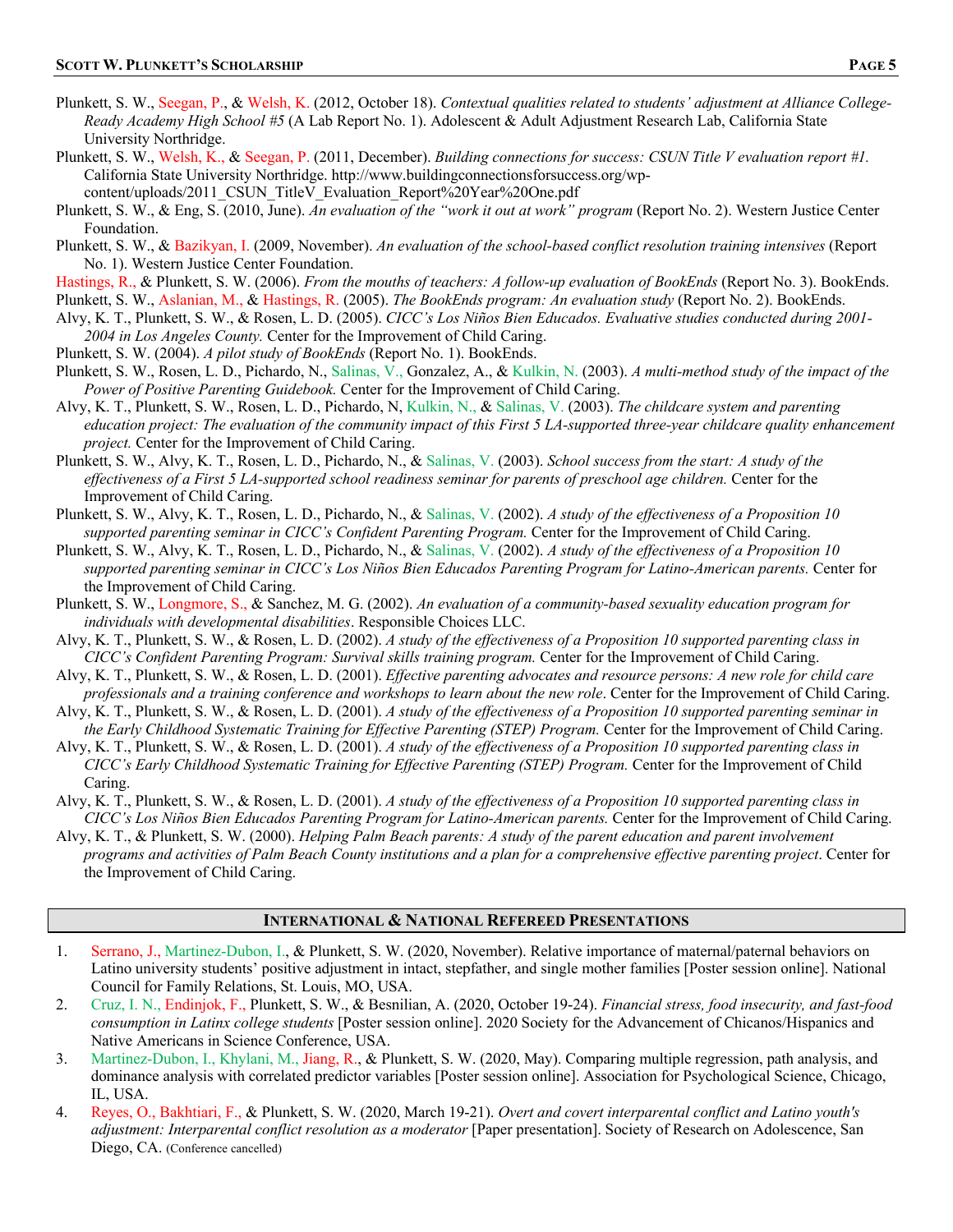- 5. Nolasco, H., Plunkett, S. W., & Merten, M. (2020, March 19-21). *Significant others' academic encouragement and Latino adolescents' academic success* [Poster session]. Society of Research on Adolescence, San Diego, CA. (Conference cancelled)
- 6. Sircar, J., Mejia, Y., Stein, G., & Plunkett, S. W. (2020, March 19-21). *The link between familism pride and family relationships among Latinx college students* [Poster session]. Society of Research on Adolescence, San Diego, CA. (Conference cancelled)
- 7. Serrano, J. P., Jiang, R., & Plunkett, S. W. (2020, March 19-21). *Does family cohesion buffer the impact of stressors on Latino boys' and girls' depressive symptoms?* [Poster session]. Society of Research on Adolescence, San Diego, CA. (Conference cancelled)
- 8. Cheng, K. C., Reid, A. J., & Plunkett, S. W. (2020, March 19-21). *Harsh family climate predictive of maladaptation in Latinx emerging adults: Mediated by emotion dysregulation* [Poster session]. Society of Research on Adolescence, San Diego, CA. (Conference cancelled)
- 9. Sigal (Tsaturyan), M., Ross, B., Plunkett, S. W., & Behnke, A. O. (2019, November). *Neighborhood, peer, and parental influences on minor and major substance use of Latino and Black adolescents* [Poster session]. Association for Behavioral and Cognitive Therapies, Atlanta, GA.
- 10. Greenberg, S., Hodgins, J., & Plunkett, S. W. (2019, November). *Perceived maternal/paternal support and psychological control in relation to positive adjustment in heterosexual, bisexual, lesbian, and gay emerging adults in a university sample* [Poster session]. Association for Behavioral and Cognitive Therapies, Atlanta, GA.
- 11. Hinojosa, G. A., Reyes, O. A., & Plunkett, S.W. (2019, November). *Identifying the relative importance of various internal cognitive processes to male and female university students' depressive symptoms* [Poster session]. Association for Behavioral and Cognitive Therapies, Atlanta, GA.
- 12. Corvera, C., Wilkes, C. T., Kay, M., & Plunkett, S.W. (2019, November). *Familial interactions, emotion dysregulation, and mental health of Latino university students* [Poster session]. Association for Behavioral and Cognitive Therapies, Atlanta, GA.
- 13. Hodgins, J., Martinez-Dubon, I., Balian, O., Behnke, A. O., & Plunkett, S.W. (2019, May). *Father and adolescents' reports of fathers' parenting related to adolescents' depression, aggression, and delinquency in Latino families* [Poster session]. Association for Psychological Science, Washington D.C.
- 14. Serrano, J. P., Del Cid, D. A., & Plunkett, S.W. (2019, May). *Contextual stressors and adjustment of undocumented university students* [Poster session]. Association for Psychological Science, Washington D.C.
- 15. Reyes, O. A., Hinojosa, G. A., & Plunkett, S.W. (2019, May). *Contextual stressors in relation to Latino university students' generalized anxiety* [Poster session]. Association for Psychological Science, Washington D.C.
- 16. Trieu, T., Fairclough, J. A., & Plunkett, S. W. (2019, April). *Careless responding by early and late semester subject pool respondents* [Poster session]. National Council on Measurement in Education, Toronto, Canada.
- 17. Jiang, R., Reid, A., Bakhtiari, F., & Plunkett, S. W. (2019, April). *Psychometric properties of Difficulties in Emotion Regulation Scale with Latino university students* [Poster session]. National Council on Measurement in Education, Toronto, Canada.
- 18. Takimoto, A. G.., Martinez, G., Dyer, J., Jiang, R, & Plunkett, S. W. (2019, March). *Family qualities, academic engagement, and grades in Latina/o first-generation university students* [Poster session]. Society for Research in Child Development, Baltimore, MD.
- 19. Baliann, O., Jalali, P., & Plunkett, S. W. (2019, March). *Family qualities related to fear of intimacy, relationship anxiety, and relational aggression in Latino emerging adults* [Poster session]. Society for Research in Child Development, Baltimore, MD.
- 20. Fairclough, J. A., Nolasco, H., & Plunkett, S. W. (2019, March). *Examining the relative importance of academic encouragement from significant others on Latino adolescents' academic indicators* [Poster session]. Society for Research in Child Development, Baltimore, MD.
- 21. Temourian, A., Sardariyanst, A., & Plunkett, S. W. (2019, February). *Neighborhood, friend, and family influences on alcohol and drug use of Latino and Armenian adolescents* [Poster session]. Society for Personality and Social Psychology. Portland, OR.
- 22. Spencer, T. A., Henry, C. S., Liu, C., & Plunkett, S. W. (2018, November). *A new measure for assessing parents' perceptions of the value of children* [Poster session]. National Council on Family Relations, San Diego, CA.
- 23. Winograd, D., Lue, N., Berzenski, S., Plunkett, S. W., & Behnke, A. O. (2018, November). *Family/Parenting profiles and Latino youth adjustment: A replication study* [Poster session]. Association for Behavioral and Cognitive Therapies, Washington, DC.
- 24. Kuhlmann, V., Tsaturyan, M., & Plunkett, S. W. (2018, November). *Parental psychological control, peer victimization, ethnic discrimination, and family cohesion in relation to university students' schizotypy* [Poster session]. Association for Behavioral and Cognitive Therapies, Washington, DC.
- 25. Skibiski, B., Hallack, N., Kirkosian, A., & Plunkett, S. W. (2018, November). *Perceived parenting behaviors related to mental health in lesbian, gay, bisexual, and heterosexual college students* [Poster session]. Association for Behavioral and Cognitive Therapies, Washington, DC.
- 26. Villaneuva, A., Winograd, D., Ashley, E., & Plunkett, S. W. (2018, May). *Gender, stigma, and generation status as potential barriers to seeking mental health services by Latino college students* [Poster session]. Association for Psychological Sciences, San Francisco, CA.
- 27. Jalali, P., Jiang, R., Chitgian, S., & Plunkett, S. W. (2018, May). *Family social capital related to positive adjustment of Latino university students* [Poster session]. Association for Psychological Sciences, San Francisco, CA.
- 28. Alpizar, D., Vo, T. T., French, B. F., & Plunkett, S. W. (2018, April). *Evaluation of validity claims for the Perceived Stress Scale* [Poster session]. National Council on Measurement in Education, New York, NY.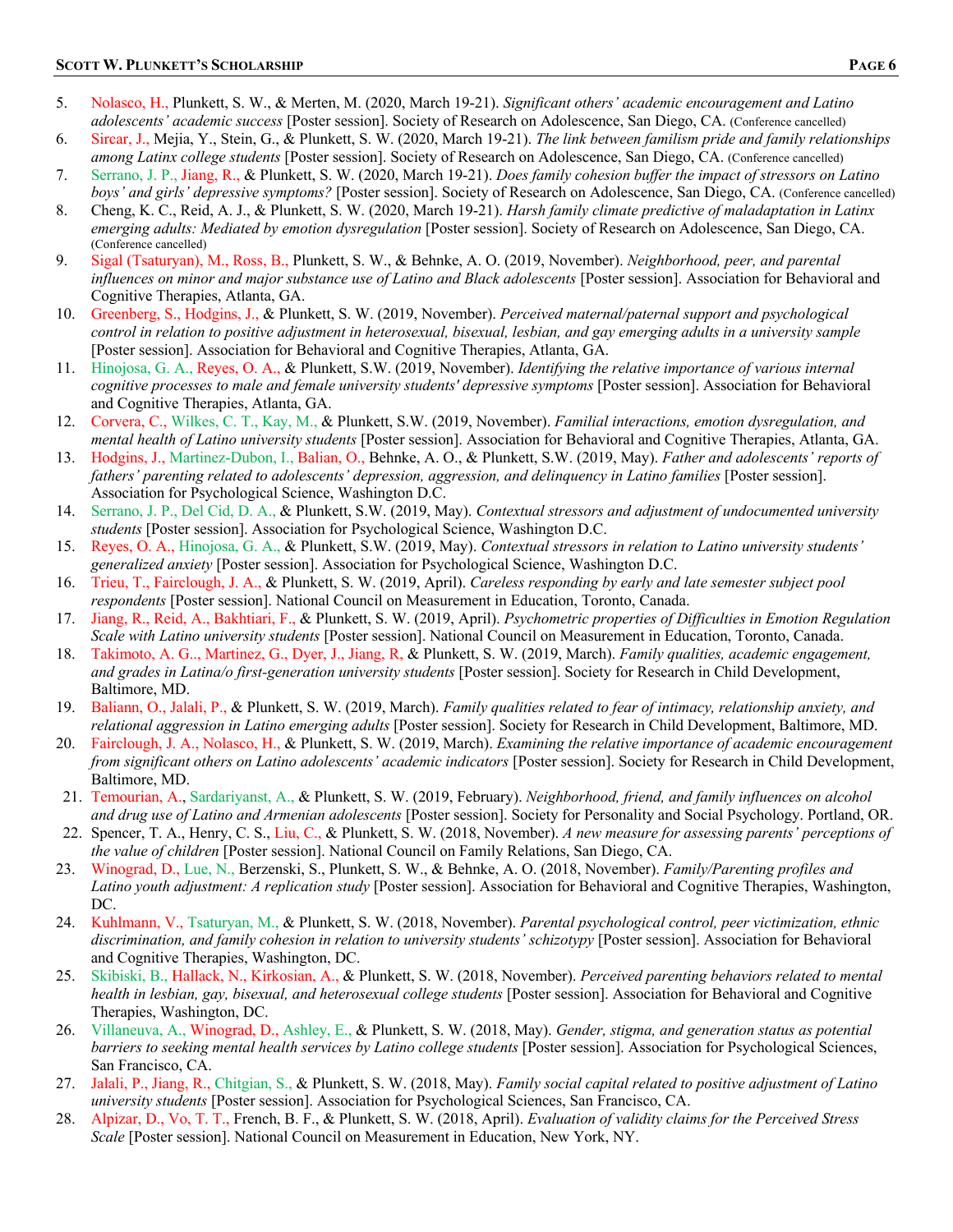- 29. Mejia, Y. C., Stein, G., Cavanaugh, A., Castro-Schilo, L., & Plunkett, S. W. (2018, April). *Making my family proud: The unique contribution of familism pride to the psychological adjustment of Latino emerging adults* [Paper presentation]. Society for Research on Adolescence. Minneapolis, MN.
- 30. Reid, A., Halgunseth, L., Milan, S., Donohue, E., Zhang, Y., & Plunkett, S. W. (2018, April). *Depression as a moderator in the relation between mothers' and daughters' ethnic affirmation* [Paper presentation]. Society for Research on Adolescence. Minneapolis, MN.
- 31. DelCid, D., Moschetti, R., & Plunkett, S. W. (2018, April). *Peer mentors, peer learning facilitators, and faculty mentors as resources for Latino university students* [Paper presentation]. Society for Research on Adolescence. Minneapolis, MN.
- 32. Washington, N., Edwards, D., Supple, A., Plunkett, S. W., & Stein, G. (2018, April). *Overly rigid cultural values and the development of general self-efficacy in adolescence* [Poster session]. Society for Research on Adolescence. Minneapolis, MN.
- 33. Takimoto, A., Jiang, R., Nolasco, H., & Plunkett, S. W. (2018, April). *Psychometric properties of the Affective Style Questionnaire across cultures and with university students in the United States* [Poster session]. Society for Research on Adolescence. Minneapolis, MN.
- 34. Donohue, E., Reid, A., Zhang, Y., Chilenski, S., Perkins, D., Halgunseth, L., & Plunkett, S. W. (2018, April). *Exploring parental anger management, parent-child recurring conflict, and adolescent behavior through a social learning framework* [Poster session]. Society for Research on Adolescence. Minneapolis, MN.
- 35. Almira, E. J., Hinojosa, G., Kirakosian, A., & Plunkett, S. W. (2018, March). *Parent-child relations, empathy, and mental health of university students* [Poster session]. Society for Personality and Social Psychology. Atlanta, GA.
- 36. Bakhtiari, F., & Plunkett, S. W. (2017, November). *Interparental conflict and young adults' wellbeing in stepfather families* [Poster session]. National Council on Family Relations, Orlando, FL.
- 37. Nolasco, H., Dalati, L., Henry, C. S., & Plunkett, S. W. (2017, November). *Neighborhood, school, family, and peer assets on Latino youth's academics* [Poster session]. National Council on Family Relations, Orlando, FL.
- 38. Diab, Y. N., Temourian, A., Trieu, T. H., Dalati, L., & Plunkett, S. W. (2017, November). *Parental support and depressive symptoms in Asian, Latino, and Middle Eastern emerging adults* [Poster session]. Association for Behavioral and Cognitive Therapies, San Diego, CA.
- 39. Nazari Masihi, M., Jalali, P., Denq, B., & Plunkett, S. W. (2017, November). *Family variables as they relate to empathy development and influence on depression and romantic attachment in Latino emerging adults* [Poster session]. Association for Behavioral and Cognitive Therapies, San Diego, CA.
- 40. Besnilian, A., Plunkett, S. W., & Butleroff-Leahy, H. (2017, October). *MyPlate the Musical: A program to increase nutrition and physical activity knowledge in elementary schools* [Poster session]. Food & Nutrition Conference & Expo, Chicago, IL.
- 41. Akhavan, A., Villanueva, A., Corvera, C., Jiang, R., & Plunkett, S. W. (2017, May). *Family qualities, secure romantic attachment, and depressive symptoms of university students* [Poster session]. Association for Psychological Science, Boston, MA.
- 42. Denq, B., Alpizar, D., Plunkett, S. W., & Ainsworth, A. (2017, May). *An examination of how survey format can influence responses about mothers and fathers: A replication study* [Poster session]. Association for Psychological Science, Boston, MA.
- 43. Polo, A., Mejia, Y. C., Kulish, A., Makol, B., Colon Quintana, N., Stein, G. L., Supple, A., & Plunkett, S. W. (2017, May). *Ethnic differences in the relationships between parental expectations and psychological well-being* [Paper presentation]. Society for Prevention Research, Washington, DC
- 44. Yazici, N., Dalati, L., Plunkett, S. W., Mimura, Y., Cai, T., Koonce, J., & Short, S. (2017, April). *Intergenerational transmission of financial values among Mexican American young adults* [Poster session]. American Council on Consumer Interests Albuquerque, NM.
- 45. Bakhtiari, F., Benner, A. D., & Plunkett, S. W. (2017, April). *Happiness and quality of life of young adults from newcomer families in the United States: A developmental-contextual approach* [Poster session]. Society for Research in Child Development, Austin, TX.
- 46. Whaling, K., Vanegas Martinez, G., & Plunkett, S. W. (2017, April). *Familial risk and protective factors on depression in Latina/o emerging adults* [Poster session]. Society for Research in Child Development, Austin, TX.
- 47. Jiang, R., Reid, A., Takimoto, A., & Plunkett, S. W. (2017, April). *Contextual risk factors and emotion dysregulation in Latino adolescents* [Poster session]. Society for Research in Child Development, Austin, TX.
- 48. Nolasco, H., Samonte, A., & Plunkett, S. W. (2017, April). *Parental qualities, student engagement, and Latino adolescents' GPA in Los Angeles* [Poster session]. Society for Research in Child Development, Austin, TX.
- 49. Whaling, K., Jiang, R., & Plunkett, S. W. (2017, March). *Parental rejection, negative world view, self-deprecation, and Latino college students' depressive symptoms and hostility* [Paper presentation]. Society for Cross-Cultural Research, New Orleans, LA.
- 50. Gonsalez, R., Jalali, P., & Plunkett, S. (2017, January). *Family climate in relation to academic motivation, self-efficacy, and grit in college students* [Poster session]. Society for Personality and Social Psychology, San Antonio, TX.
- 51. Davtyan, K., & Plunkett, S. W. (2017, January). *Using peer learning facilitators increase pass rates in high failure classes* [poster session]. Society for Teaching Psychology preconference of the Society for Personality and Social Psychology, San Antonio, TX.
- 52. Bakhtiari, F., Nolasco, H., Winograd, D., & Plunkett, S. W. (2016, November). *Interparental conflict in stepfather families in*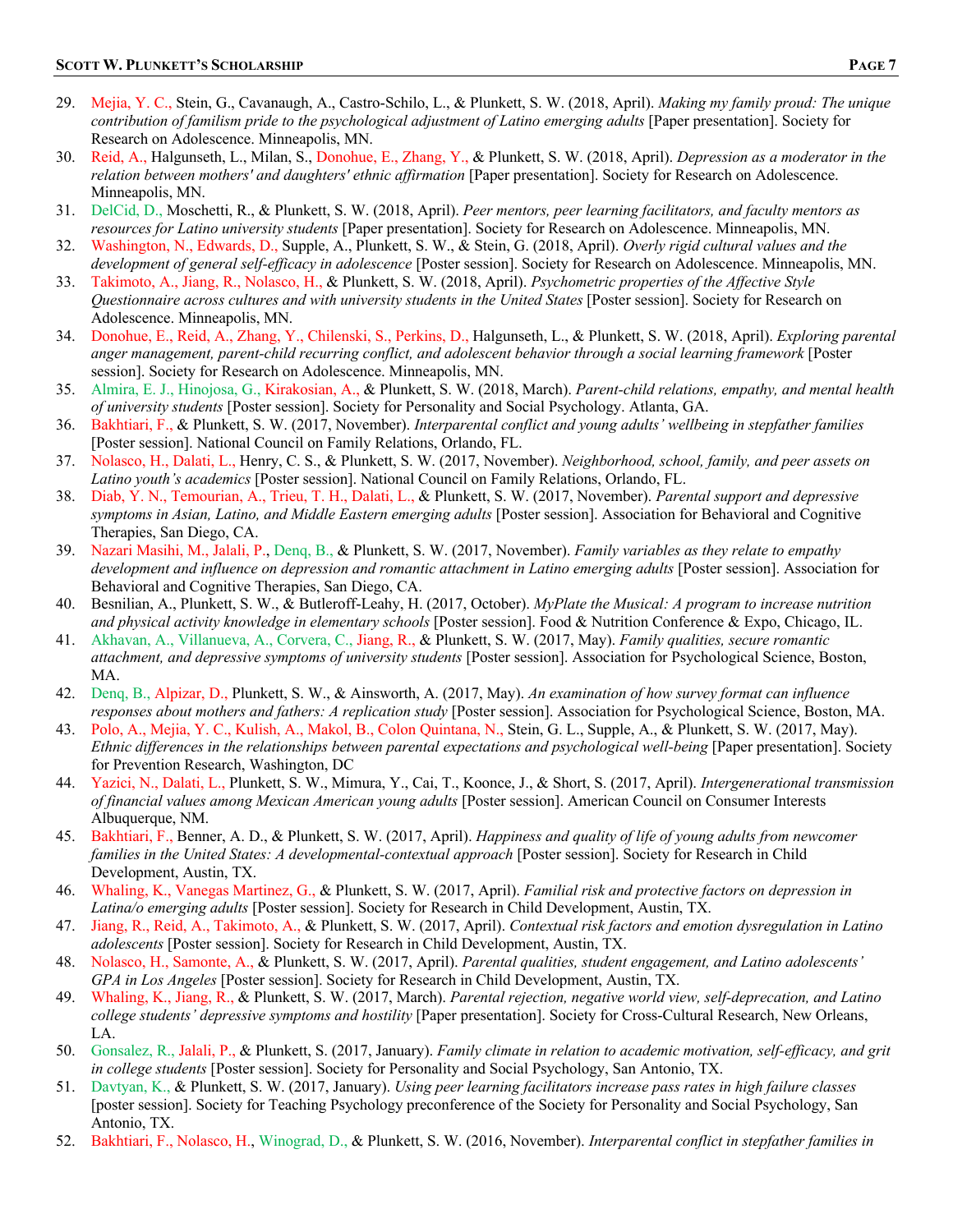*two parental dyads* [Poster session]. National Council on Family Relations, Minneapolis, MN.

- 53. Kern, B., Spencer, T., Henry, C. S., Plunkett, S. W., & Behnke, A. O. (2016, November). *Victimization and aggression in Latino and African American adolescent males* [Poster session]. National Council on Family Relations, Minneapolis, MN.
- 54. Whaling, K., Consoli, A. J., & Plunkett, S. W. (2016, August). *Utilization of mental health services in Latina/o college students* [Poster session]. American Psychological Association, Denver, CO.
- 55. Reid, A., Bakhtiari, F., & Plunkett, S. W. (2016, June). *Using newsletters to enhance critical thinking and professional development in an FCS class* [Roundtable presentation]. American Association of Family and Consumer Sciences, Bellevue, WA.
- 56. Hoang, R., Hernandez, K., Gross, J., & Plunkett, S. W. (2016, June). *School climate related to high school students' academic motivation, relational aggression, and depressive symptoms* [Poster session]. Association for Psychological Science, Chicago, IL.
- 57. Nolasco, H., Carter, D. B., & Plunkett, S. W. (2016, June). *Family qualities, ethnic discrimination, and neighborhood risks related to academic efficacy and GPA of Latino adolescents* [Poster session]. Association for Psychological Science, Chicago, IL.
- 58. Jiang, R., Bakhtiari, F., & Plunkett, S. W. (2016, June). *Individual, family, and peer qualities related to depressive symptoms of university students* [Poster session]. Association for Psychological Science, Chicago, IL.
- 59. Kirakosian, A., Gavrilova, L., Samonte, A., & Plunkett, S. W. (2016, June). *Family qualities, stress, and depression of Latino college freshman* [Poster session]. Association for Psychological Science, Chicago, IL.
- 60. Takimoto, A., Aguilar, C., & Plunkett, S. W. (2016, June). *Family conflict, peer victimization, and societal discrimination in relation to Latino college students' emotional dysregulation* [Poster session]. Association for Psychological Science, Chicago, IL.
- 61. Dalati, G. L., Estrada, J., Gonsalez, R., & Plunkett, S. W. (2016, May). *Influence of neighborhood, peer, school, and family climates on Latino adolescents' delinquency* [Poster session]. Association for Psychological Science, Chicago, IL.
- 62. Takimoto, A., Martinez, G., & Plunkett, S. W. (2016, April). *Bullying, perceived parenting, and adolescent depression in Mexican immigrant families* [Poster session]. Society for Research on Adolescence, Baltimore, MD.
- 63. Yomtov, D., Moschetti, R. V., & Plunkett, S. W. (2016, April). *Peer mentors as a form of social support to first-year Latino students* [Paper presentation]. Society for Research on Adolescence, Baltimore, MD.
- 64. Bakhtiari, F., Yomtov, D., & Plunkett, S. W. (2016, April). *Individual and contextual qualities related to depressive symptoms and quality of life of first-year university students* [Paper presentation]. Society for Research on Adolescence, Baltimore, MD.
- 65. Hand, D., Houltberg, B., & Plunkett, S. (2016, March). *The role of emotion regulation in understanding the relationship between family emotion climate and romantic attachment in a diverse sample of emerging adults* [Poster session]. Christian Association for Psychological Sciences. Pasadena, CA.
- 66. Cavanaugh, A., Stein, G. L., Plunkett, S. W., & Behnke, A. O. (2016, March). *Examining the effects of contextual stressors on Latino adolescents' substance use, depressive symptoms, and academic motivation* [Paper presentation]. Society for Research on Adolescence, Baltimore, MD.
- 67. Hsu, W. C., & Plunkett, S. W. (2016, February). *Attendance and grades in learning programming classes* [Paper presentation]. Australian Computing Educational Conference, Canberra, Australia.
- 68. Dalati, L., Estrada, J., & Plunkett, S. W. (2016, February). *Can family variables moderate the relationship between ethnic discrimination and aggression of Latino emerging adults?* [Poster session]. Society for Personality and Social Psychology, San Diego, CA.
- 69. Besnilian, A., Johnson, P., Plunkett, S. W., & Bailer, B. (2015, October). *A taste of good health: School-based parent and family healthy lifestyles classes to reduce childhood obesity* [Poster session]. Food & Nutrition Conference & Expo, Nashville, TN.
- 70. Dalati, G. L., Gross, J., Takimoto, A., & Plunkett, S. W. (2015, August). *Bullying, parental support, and school climate in relation to African American and Latino adolescents' depression* [Poster session]. Association for Psychological Science, New York, NY.
- 71. Nolasco, H., Iliescu, B., Stoessel, N., & Plunkett, S. W. (2015, August). *The relative importance of perceived maternal and paternal behaviors on Latino adolescents' adjustment* [Poster session]. Association for Psychological Science, New York, NY.
- 72. Martinez-Alpizar, D., Ainsworth, A., & Plunkett, S. W. (2015, April). *The influence of survey format on results* [Poster session]. National Council on Measurement in Education, Chicago, IL.
- 73. Halgunseth, L., Reid, A., Behnke, A. O., & Plunkett, S. W. (2015, March). *Same and opposite parents' support and intrusiveness on Latino adolescents' adjustment: The role of family structure* [Paper presentation]. Society for Research on Child Development, Philadelphia, PA.
- 74. Moschetti, R. V., Bakhtiari, F., Plunkett, S. W., & Yomtov, D. (2015, March). *An exploration of mentoring relationships among first-generation college Latino students* [Poster session]. Society for Research on Child Development, Philadelphia, PA.
- 75. Montano Maceda, B., Ohanian, O., & Plunkett, S. W. (2015, March). *Contextual stressors and adolescents' depressive symptoms in Mexican American and Central American origin immigrant families* [Poster session]. Society for Research on Child Development, Philadelphia, PA.
- 76. Nolasco, H., Kirakosian, A., Stoessel, N., & Plunkett, S. W. (2015, March). *Can perceived parental behaviors buffer neighborhood risks on Latino adolescents' developmental outcomes*? [Poster session]. Society for Research on Child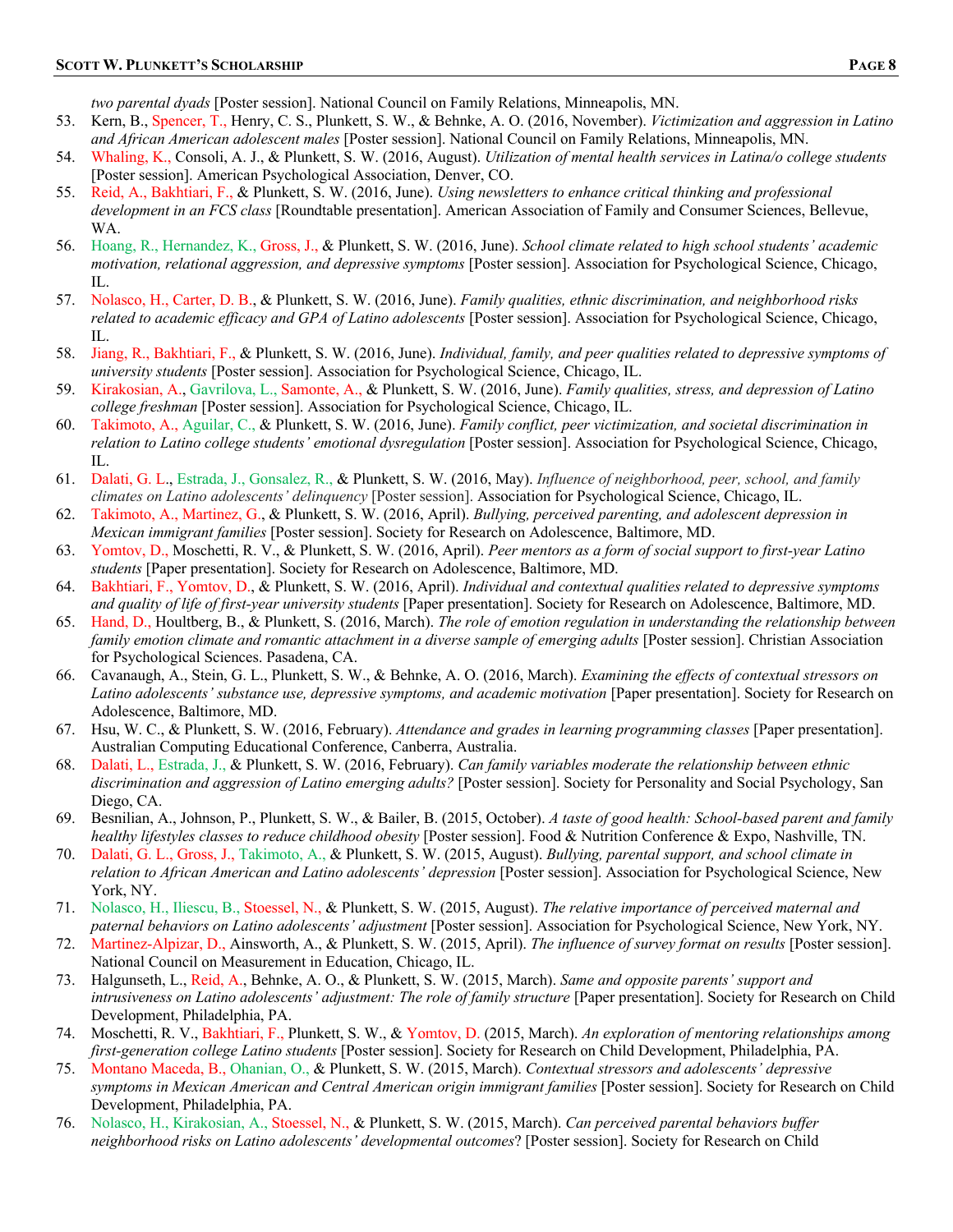Development, Philadelphia, PA.

- 77. Martinez, G., Magana, A., Kirakosian, A., & Plunkett, S. W. (2015, March). *Reports of mothers' and fathers' behaviors on adolescents' positive esteem and self-deprecation in Armenian and Latino families* [Poster session]. Society for Research on Child Development, Philadelphia, PA.
- 78. Tran, V., Martinez-Alpizar, D., & Plunkett, S. W. (2015, February). *Responsive joy and responsive distress: Two ends on a continuum or separate constructs?* [Poster session]. Society for Personality and Social Psychology, San Diego, CA.
- 79. Kelly, K., & Plunkett, S. W. (2015, February). *Parental ethnic socialization, ethnic identity, and adolescents' positive adaptation* [Poster session]. SPSP Evolutionary Psychology Preconference, San Diego, CA.
- 80. Lee, W., Martinez-Alpizar, D., Whaling, K. M., & Plunkett, S. W. (2014, November). *Do positive esteem and self-deprecation mediate the relationship between parenting behaviors and depressive symptoms of adolescents and emerging adults?* [Poster session]. Association for Behavioral and Cognitive Therapies, Philadelphia, PA.
- 81. Velez, D., Cui, L., & Plunkett, S. W. (2014, November). *Does rumination predict anxiety and depression or vice versa?* [Poster session]. Association for Behavioral and Cognitive Therapies, Philadelphia, PA.
- 82. Whaling, K. M., Martinez-Alpizar, D., Lee, W., & Plunkett, S. W. (2014, November). *Reliability and validity of the eight-item Patient Health Questionnaire for measuring depressive symptoms of Latino emerging adults* [Poster session]. Association for Behavioral and Cognitive Therapies, Philadelphia, PA.
- 83. Petrosyan, M., Zacharia, A., Pattison, M., & Plunkett, S. W. (2014, May). *Interfamilial conflict, brooding, and mental health in female emerging adults* [Poster session]. Association for Psychological Science, San Francisco, CA.
- 84. Morales, C., Martinez Alpizar , D., Velez, D., & Plunkett, S. W. (2014, May). *Victimization, discrimination, psychological control, and rumination on anxiety of Latino emerging adults* [Poster session]. Association for Psychological Science, San Francisco, CA.
- 85. Nesbitt, B., Neal, A., & Plunkett, S. W. (2014, May). *Family cohesion, parental psychological control, interparental conflict and depression in emerging adults* [Poster session]. Association for Psychological Science, San Francisco, CA.
- 86. Mimura, Y., Koonce, J., Plunkett, S. W., & Pleskus, L. (2014, April). *Financial information sources, knowledge, and behaviors among young adults* [Poster session]. American Council on Consumer Interests, Milwaukee, WI.
- 87. Bakhtiari, F., Reid, A., & Plunkett, S. W. (2014, March). *Parental acceptance and rejection in Middle Eastern American families* [Poster session]. Society for Research on Adolescence, Austin, TX.
- 88. Whaling, K., Martinez-Alpizar, D., & Plunkett, S. W. (2014, March). *Peer victimization and depression: Moderators for Latino and African American youth* [Poster session]. Society for Research on Adolescence, Austin, TX.
- 89. Vezina, J., Varillas, D., Girma, E., & Plunkett, S. W. (2014, March). *Self-deprecation and positive esteem in relation to depressive symptoms of Latino/a adolescents and emerging adults* [Poster session]. Society for Research on Adolescence, Austin, TX.
- 90. Tran, V., Boyd, B., & Plunkett, S. (2014, February). *Contextual stressors, internalization, and life quality of male and female emerging adults* [Poster session]. Society for Personality and Social Psychology, Austin, TX.
- 91. Reid, A., Velez, D., Plunkett, S. W. (2013, November). *Family cohesion and stressors related to Latino boys' and girls' depression* [Poster session]. National Council on Family Relations, San Antonio, TX.
- 92. Kern, B., Henry, C., Behnke, A. O., Plunkett, S. W., & Knowles, S. (2013, November). *Fathers' parenting behaviors, and risks for physical and relational aggression in African American and Latino Adolescent boys* [Poster session]. National Council on Family Relations, San Antonio, TX.
- 93. Buch, J., Seegan, P., & Plunkett, S. W. (2013, October). *Parenting-child conflict, meeting parents' expectations, internal cognitions, and Latino emerging adults' depression* [Poster session]. Society for the Study of Emerging Adulthood, Chicago, IL.
- 94. Stoessel, N., Hinde, S., Torres, J., Sanam, J., Jordan, K., & Plunkett, S. W. (2013, October). *Perceived acceptance and rejection by mothers and fathers in relation to Middle Eastern adolescents' and emerging adults' self-esteem* [Poster session]. Society for the Study of Emerging Adulthood, Chicago, IL.
- 95. Tran, V., Boyd, B., & Plunkett, S. (2013, October). *Ethnic discrimination, parental psychological control, stress, rumination, depression, and emerging adults' quality of life*. [Poster session]. Society for the Study of Emerging Adulthood, Chicago, IL.
- 96. Petrosspour, S., Picanso, J., Buch, J., & Plunkett, S. W. (2013, October). *The relative importance of family qualities in relation to Latino emerging adults' mental health* [Poster session]. Society for the Study of Emerging Adulthood, Chicago, IL.
- 97. Girma, E., Yomtov, D., & Plunkett, S. W. (2013, May). *African American and Latino adolescents' delinquent behaviors: Father and youth perceptions* [Poster session]. Association for Psychological Science, Washington, D.C.
- 98. Felt, J., Navarro, C., Van Bogart, K., & Plunkett, S. W. (2013, May). *Parenting, self-esteem, and Latino emerging adults' depression: A multi-group mediation SEM* [Poster session]. Association for Psychological Science, Washington, D.C.
- 99. Yomtov, D., Plunkett, S. W., & Garcia, G. X. (2013, April). *Evaluation pitfalls and practices* [Workshop presentation]. International Conference on Parent Education and Parenting, Denton, TX.
- 100. Bámaca-Colbert, M. Y., Gonzales-Backen, M., Kim, P. S., Reeves, D. M., Plunkett, S. W., Sands, T. (2013, April). *Parentadolescent relationship profiles and the psychological well-being of Latino youth* [Paper presentation]. Society for Research in Child Development, Seattle, WA.
- 101. Scott, W., Moschetti, R. V., Plunkett, S. W., & Behnke, A. O. (2013, April). *Family, school, and neighborhood social capital influences on Latino adolescent aggression, delinquency, and academic engagement* [Poster session]. Society for Research in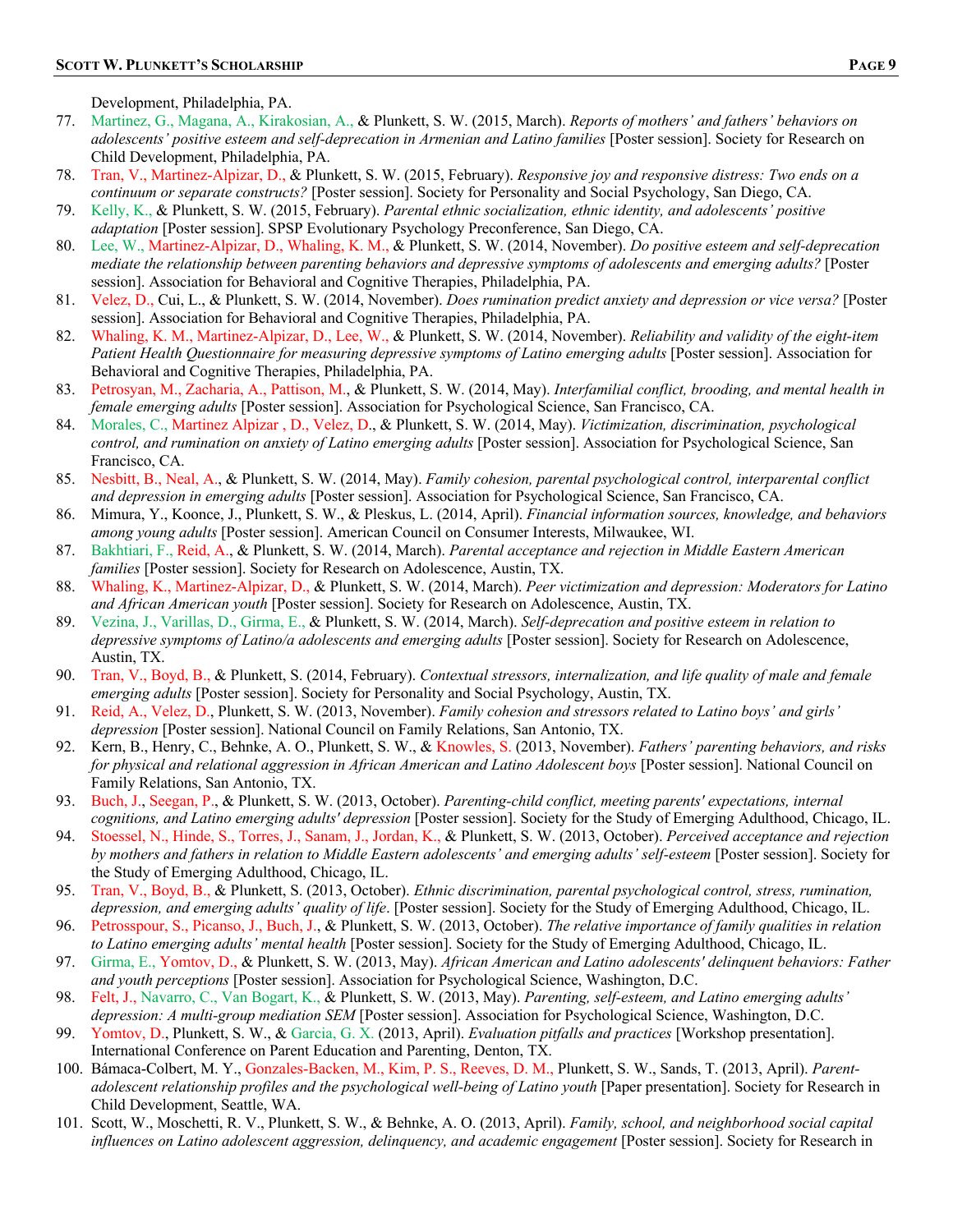Child Development, Seattle, WA.

- 102. Cavanaugh, A. M., Supple, A., & Plunkett, S. W. (2013, April). *Examining parenting behaviors and adolescent gender as predictors of Mexican American adolescents' coping typologies* [Poster session]. Society for Research in Child Development, Seattle, WA.
- 103. García Marín, A., Yomtov, D., & Plunkett, S. W. (2013, March). *Peer mentoring in relation to university connection and retention of Latino students: Mixed methods, quasi-experimental design* [Paper presentation]. Higher Education Programs (HEP) Project Directors, Washington, D.C.
- 104. Plunkett, S. W., & Henry, C. S. (2012, November). *Swimming with the sharks: How to get into graduate school* [Workshop presentation]. National Council on Family Relations, Phoenix, AZ.
- 105. Mollova, S., Duarte, C., Seegan, P., & Plunkett, S. W. (2012, November). *Parenting, self-deprecation, stress, and emerging adults' depression* [Paper presentation]. National Council on Family Relations, Phoenix, AZ.
- 106. Kern, B., Henry, C. S., Behnke, A. O., Plunkett, S. W., & Knowles, S. (2012, November). *Discrimination, academic support, and academic motivation in Latino youth* [Poster session]. National Council on Family Relations, Phoenix, AZ.
- 107. Bámaca-Colbert, M. Y., Kim, P. S. Y., Benhke, A., Plunkett, S. W., & Henry, C. S. (2012, September). *Latino adolescents' drug use: Depressive symptoms, peer victimization, and peers' delinquent behavior as predictors* [Poster session]. National Hispanic Science Network, San Diego, CA.
- 108. Leguizamo, F., & Plunkett, S. W. (2012, July). *Ecological stressors in relation to Latino adolescents' depression and aggression in the USA* [Poster session]. Stress and Anxiety Research Society, Palma de Mallorca, Spain.
- 109. Leguizamo, F., Reid, A., Picardo, J., & Plunkett, S. W. (2012, July). *Fathers and adolescents' reports of fathers' parenting and youth maladjustment* [Poster session]. Stress and Anxiety Research Society, Palma de Mallorca, Spain.
- 110. Reid, A., Baghramian, A., Seegan, S., Plunkett, S., Behnke, A. O., & Henry, C. S. (2012, March). *Can family cohesion or school support moderate the effect of peer victimization on Latino youth's development?* [Poster session]. Society for Research on Adolescence, Vancouver, B.C.
- 111. Welsh, K., Nunnaly, R., Zelaya, L., & Plunkett, S. W. (2012, March). *Can respect in school moderate the relationship between Latino youths' environmental stressors and high-risk behaviors?* [Poster session]. Society for Research on Adolescence, Vancouver, B.C.
- 112. Yomtov, D., Weisbach, D., Corral, L., & Plunkett, S. W. (2012, March). *Relative importance of parental behaviors to Latino adolescents' integrity, abilities, achievement, and family life* [Poster session]. Society for Research on Adolescence, Vancouver, B.C.
- 113. Chien, D., & Plunkett, S. W., Behnke, A. O., & Henry, C. S. (2012, March). *Parent involvement, academic encouragement by significant others, and school climate related to adolescents' academic outcomes* [Poster session]. Society for Research on Adolescence, Vancouver, B.C.
- 114. Plunkett, S. W. (2011, November). *Swimming with the sharks: How to get into graduate school*. Paper symposium presented at the meeting of the National Council on Family Relations, Orlando, FL.
- 115. Welsh, K., Seegan, P., Merton, M., & Plunkett, S. W. (2011, November). *Neighborhood and parenting factors related to adolescent self-efficacy* [Paper presentation]. National Council on Family Relations, Orlando, FL.
- 116. Cavanaugh, A. M., Supple, A. J., & Plunkett, S. W. (2011, November). *Parenting behaviors, Mexican American adolescents' coping, and gender* [Poster session]. National Conference on Family Relations, Orlando, FL.
- 117. Kern, B. L., Henry, C. S., Gorham, L., Bámaca-Colbert, M. Y., Behnke, A. O., & Plunkett, S. W. (2011, November). *Latino and African American adolescent boys' reports of parenting, neighborhoods, and peers on both substance use (study 1) and academic achievement (study 2)* [Paper presentation]. National Council on Family Relations, Orlando, FL.
- 118. Crane, C. R., Henry, C. S., Plunkett, S. W., & Behnke, A. O. (2011, November). *Contexts of risk, connectedness, and minority adolescent delinquent behavior during the great recession* [Paper presentation]. National Council on Family Relations, Orlando, FL.
- 119. Ferber, S., Gawad, S., & Plunkett, S. W. (2011, November). *Maternal/paternal support and conflict in relation to Latino youth development* [Poster session]. National Council on Family Relations, Orlando, FL.
- 120. Heiss, C., Henley, S. M., Plunkett, S. W., Fajardo-Lira, C. E., Bizeau, M., Rengers, B., & Dormer-Gillette, C. (2011, September). *Latino college students' perceptions of dietetics: Implications for increasing diversity in the profession* [Poster session]. American Dietetic Association Food & Nutrition Conference & Expo, San Diego, CA
- 121. Seegan, P., Welsh, K., Lee, H., & Plunkett, S. W. (2011, August). *A comparison of OLS regression, dominance analysis, and ridge regression* [Poster session]. American Psychological Association, Washington, D. C.
- 122. Heiss, C., Henley, S. M., Daniluk, P., Fajardo-Lira, C. E., Plunkett, S. W., Bizeau, M., Dormer-Gillette, C., & Rengers, B. (2011, June). *Strategies to recruit Latinos to the dietetics profession* [Poster session]. North American Colleges and Teachers of Agriculture, Alberta, Canada,
- 123. Plunkett. S. W., Gawad, S., & Yomtov, D. (2011, April). *Academic support from significant others and youth academic engagement in Mexican- and Central American-Origin families in Los Angeles* [Paper presentation]. Society for Research on Child Development, Montreal, Canada.
- 124. Grigorian, M., Plunkett, S. W., & Behnke, A. O. (2011, April). *Stressors related to delinquency, substance use, and physical aggression in Latino adolescents in North Carolina and California* [Poster session]. Society for Research on Child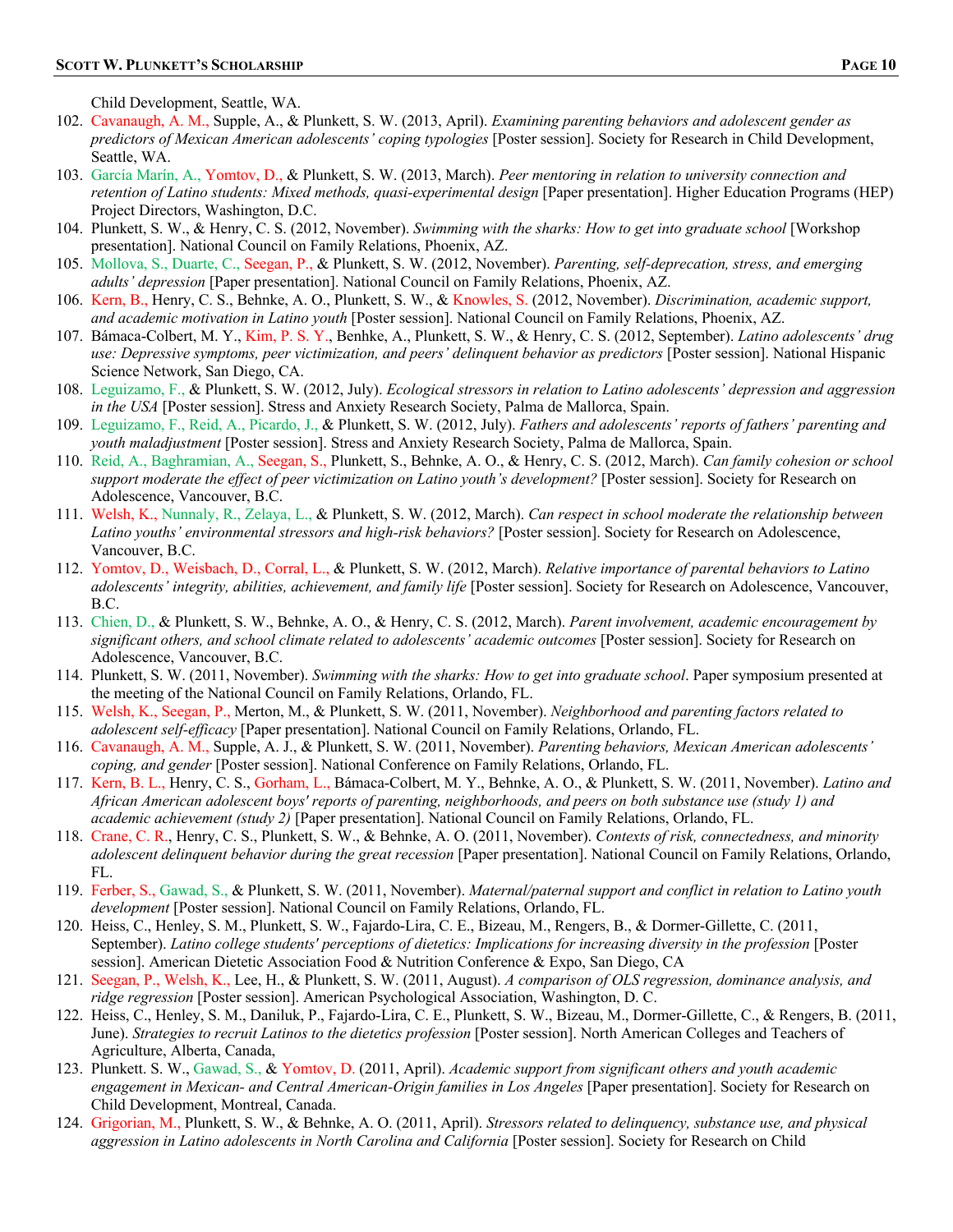Development, Montreal, Canada.

- 125. Finch, E., Frank, G., Behnke, A. O., & Plunkett, S. W. (2011, April). *Paternal behaviors and adolescent aggression: Youth and father reports* [Poster session]. Society for Research on Child Development, Montreal, Canada.
- 126. Lofti-Rezvani, A., Ferber, S., & Plunkett, S. W. (2011, April). *Antecedents of coping strategies in Latino adolescents* [Poster session]. Society for Research on Child Development, Montreal, Canada.
- 127. Seegan, P., Welsh, K., Plunkett, S. W., & Behnke, A. O. (2011, April). *Teacher, peer, and school qualities in relation to Latino adolescents' academic engagement and grades* [Poster session]. Society for Research on Child Development, Montreal, Canada.
- 128. Torabian, S., Nisnevich, Y., & Plunkett, S. W. (2011, February), *Knowledge of college students about food-sustainable practices* [Poster session]. Advances and Controversies in Clinical Nutrition. Excellence in Nutrition Research and Practice. San Francisco, CA.
- 129. Rivas, K., Yomtov, D., & Plunkett, S. W. (2011, February). *Other-group ethnic orientation and positive Latino youth development* [Poster session]. COR-RIMI Neighborhood Empowerment to Reduce Health Disparities, Northridge, CA.
- 130. Henry, C. S., Kern, B. L., Plunkett, S. W., Behnke, A. O. (November, 2010). *Fathers' and mothers' parenting and aggression in Latino adolescents* [Poster session]. National Council on Family Relations, Minneapolis, MN.
- 131. Plunkett, S. W., Huey, C., & Eng, S. (November, 2010). *Developing future scholars: How beneficial are undergraduate research experiences?* [Poster session]. National Council on Family Relations, Minneapolis, MN.
- 132. Frank, G., & Plunkett, S. W. (2010, August). *Family and neighborhood stressors in relation to depressive mood in Latino American adolescents* [Poster session]. American Psychological Association, San Diego, CA.
- 133. Redlich, E., Lagana, L., & Plunkett, S. W. (2010, August). *Relating sexual pain to multiethnic women's depressive and anxious symptomatology* [Poster session]. American Psychological Association, San Diego, CA.
- 134. Gawad, S., Saraceni, M. A., Plunkett, S. W., & Sands, T. (2010, March). *Contextual stressors related to Latino adolescent aggression: Results from two studies* [Poster session]. Society for Research on Adolescence, Philadelphia, PA.
- 135. Plunkett, S. W., Neal, R. N., Henry, C. S., & Ainsworth, A. (2009, November). *Differences between mothers and fathers: Method error?* [Poster session]. National Council on Family Relations, San Francisco, CA.
- 136. Kern, B. L., Henry, C. S., & Plunkett, S. W. (2009, November). *Adolescents' intrinsic religiosity, parenting, and adolescent family life satisfaction* [Poster session]. National Council on Family Relations, San Francisco, CA.
- 137. Saetermoe, C., Plunkett, S. W., & Neal, R. N. (2009, April). *Adolescent reports of parenting in relation to academic orientation in Latino immigrant families* [Poster session]. Society for Research on Child Development, Denver, CO.
- 138. Neal, R. N., Pafe, K., Plunkett, S. W., & Saetermoe, C. (2009, April). *Contextual factors related to feelings of hostility and delinquent acts by Latino adolescents in immigrant families* [Poster session]. Society for Research on Child Development, Denver, CO.
- 139. Pitchon-Getzels, N., Barton, A., Williams, S., Plunkett, S. W., & Ewing, T. (2009, April). *Latino adolescents' reports of family cohesion and depression: Is gender a moderator?* [Poster session]. Society for Research on Child Development, Denver, CO.
- 140. Longmore, S., Behnke, A. O., Plunkett, S. W., & Karaolanyan, A. (2009, April). *Neighborhood, parenting, and academic engagement in relation to Latino adolescents' grades* [Poster session]. Society for Research on Child Development, Denver, CO.
- 141. Archer, R., Amirian, L. A., Sands, T., & Plunkett, S. W. (2009, April). *Does perceived parenting moderate the influence of neighborhoods on coping of young adolescents living in immigrant families?* [Poster session]. Society for Research on Child Development, Denver, CO.
- 142. Keshishian, S., Zadourian A., Karaoglanyan, A., & Plunkett. S. W. (2009, February). *Armenian, Asian, and Latino adolescent reports of mothers and fathers: Gender and ethnic differences* [Poster session]. Society for Cross-Cultural Research, Las Vegas, NV.
- 143. Maldonado, J. Z., & Plunkett. S. W. (2009, February). *The effect of acculturation stress on different immigrant age groups* [Poster session]. Society for Cross-Cultural Research, Las Vegas, NV.
- 144. Vahdani, A., Tipler, D., & Plunkett. S. W., & Sands, T. (2009, February). *Contextual factors related to coping in Mexican, Central American, and Asian immigrant adolescents* [Poster session]. Society for Cross-Cultural Research, Las Vegas, NV.
- 145. Houltberg, B., Henry, C. S., Plunkett, S. W., & Robinson, L. (2008, November). *Family systems, parent-adolescent communication, and parenting behaviors* [Paper presentation]. National Council on Family Relations, Little Rock, AR.
- 146. Behnke, A. O., & Plunkett, S. (2008, November). *Latino adolescents' self-esteem and depression* [Poster session]. National Council on Family Relations, Little Rock, AR.
- 147. Henry, C. S., Plunkett, S. W., & Wilson, S. M. (2008, November). *Adolescent reports of parenting and self-esteem in Chinese, Kenyan, and U.S. families* [Poster session]. National Council on Family Relations, Little Rock, AR.
- 148. Cabral, P., Plunkett, S., W., & Grant, S. (2008, November). *The influence of cultural factors on the depression of adolescent Latinos* [Poster session]. Biomedical Research Conference for Minority Students (ABRCMS), Orlando, FL.
- 149. Vasquez, Y. V., Plunkett, S. W., & Chavira, G. (2008, November). How perceived parental behavior, neighborhood risks, and gender relate to substance use coping strategies among Latino adolescents [Poster session]. Biomedical Research Conference for Minority Students, Orlando, FL.
- 150. Ogunade, A. O., Choi, B. Y., Pitchon-Getzel, N., Plunkett, S. W., & Sands, T. (2008, March). *Adolescent reports of parental involvement in relation to academic success in a multi-ethnic sample in Los Angeles* [Poster session]. Society for Research on Adolescence, Chicago, IL.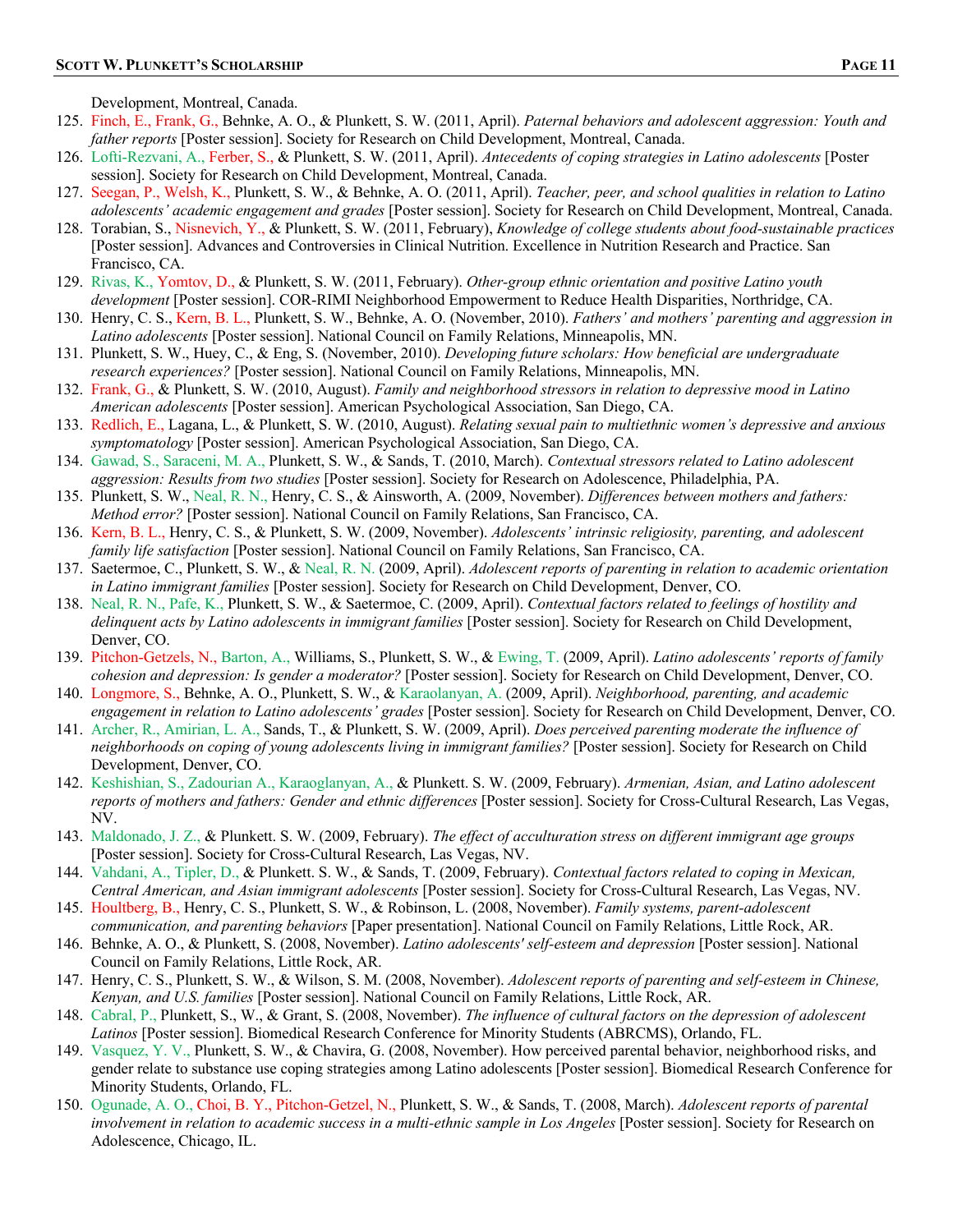- 151. Neal, L. M., Matthews. E., Plunkett, S. W., & Sands, T. (2008, March). *Parenting behaviors and adolescent social competence in Central American immigrant families: A dominance analyses approach* [Poster session]. Society for Research on Adolescence, Chicago, IL.
- 152. Henry, C. S., Merten, M. J., Plunkett, S. W., & Sands, T. (2007, November). *Neighborhood, parenting, and adolescent academic success: A multi-level analysis* [Poster session]. National Council on Family Relations, Pittsburg, PA.
- 153. Eng, S., Kostina-Ritchey, E. R., Plunkett, S. W., Sands, T., & Ogunade, A. O. (2007, November). *Academic achievement and motivation among Asian Americans: Role of family* [Poster session]. National Council on Family Relations, Pittsburg, PA.
- 154. Ghazarian, S. R., Plunkett, S. W., & Sands, T. (2007, November). *Ethnic discrimination and academic achievement among Latino youth* [Paper presentation]. National Council on Family Relations, Pittsburg, PA.
- 155. Supple, S. R., Wang, S., Plunkett, S. W., & Sands, T. (2007, November). *Coping styles as a mediator for psychosocial outcomes of Mexican American adolescents* [Paper presentation]. National Council on Family Relations, Pittsburg, PA.
- 156. Behnke, A. O., Plunkett, S., & Bámaca, M. Y. (2007, October). *An ecological understanding of immigrant Latino adolescent's depression: Neighborhood, parent, and individual factors* [Paper presentation]. On New Shores: Understanding Immigrant Children in North America. Guelf, Canada.
- 157. Kachingwe, A. F., Phillips, B., Sletten, E., & Plunkett, S. W. (2007, June). *Comparison of mobilizations and mobilization-withmovement with therapeutic exercise in the treatment of primary shoulder impingement: A pilot clinical trial* [Poster session]. American Physical Therapy Association, Denver, CO.
- 158. Bámaca, M. Y., Plunkett, S. W., Umana-Taylor, A., Sands, T., & Alfaro, E. (2007, March). *Parent-adolescent conflict, attachment to parents, and Latino adolescents: Depressive symptomatology* [Poster session]. Society for Research on Child Development, Boston, MA.
- 159. Choi, J., Ogunade, A. O., Plunkett, S. W., & Sands, T. (2007, March). *Adolescents' reports of parental involvement in relation to academics in immigrant families* [Poster session]. Society for Research on Child Development, Boston, MA.
- 160. Henry, C. S., Plunkett, S. W., & Sands, T. (2006, November). *Parental involvement and academic motivation in Latino adolescents in three family structures* [Paper presentation]. National Council on Family Relations, Minneapolis, MN.
- 161. Houltberg, B. J., Plunkett, S. W., Henry, C. S., Sands, T., & Abarca-Mortensen, S. (2006, November). *Academic support and educational resilience in Mexican origin adolescents* [Paper presentation]. National Council on Family Relations, Minneapolis, MN.
- 162. Supple, A. J., Ghazarian, S. R., & Plunkett, S. W. (2006, November). *The influence of familism on parent-child relationships and adolescent outcomes in an Armenian American sample* [Poster session]. National Council on Family Relations, Minneapolis, MN.
- 163. Clark, A., Akers, A., Plunkett, S. W., & Hill, B. (2006, June). *Model for head start project to support teachers seeeking a higher education degree to work with Hispanic populations: Community college to university transfer program leading to BA/BS degree* [Poster session]. American Association of Family and Consumer Sciences, Charlotte, NC.
- 164. Plunkett, S. W., Williams, S., Longmore, S., Sands, T., Schock, A., & Abarca, S. (2006, March). *Parenting related to Latino youth self-esteem in intact, single-mother, and stepfather families: A dominance analysis approach* [Poster session]. Society for Research on Adolescence, San Francisco, CA.
- 165. Sands, T., Plunkett, S. W., Abarca, S., & Longmore, S. (2006, March). *Educational encouragement from mothers, fathers, teachers, and friends and academic outcomes of Mexican-origin youth in LA* [Poster session]. Society for Research on Adolescence, San Francisco, CA.
- 166. Plunkett, S. W., Brusasco, J. M., Alvy, K. T., & Rosen, L. D. (2006, February). *Video-based parenting education for Latino parents* [Poster session]. International Conference on Parent Education Conference, Denton, TX.
- 167. Abarca, S., Plunkett, S. W., & Behnke, A. O. (2005, November). *Swimming with the sharks: How to get into graduate school* [Roundtable presentation]. National Council on Family Relations, Phoenix, AZ.
- 168. Plunkett, S. W., & Abarca, S. (2005, November). *How to publish journal articles: A guide for novice scholars* [Roundtable presentation]. National Council on Family Relations, Phoenix, AZ.
- 169. Behnke, A. O., Schock, A., Plunkett, S. W., & Sands, T. (2005, November). *Ethnic and gender differences in paternal and maternal involvement in adolescents' education* [Paper presentation]. National Council on Family Relations, Phoenix, AZ.
- 170. Mular, J., Heiss, C. J., Branen, L. J., & Plunkett, S. W. (2005, October). *Association of eating disorder tendencies with attitudes and behaviors toward high protein low carbohydrate diets* [Poster session]. American Dietetic Association, St. Louis, MO.
- 171. Plunkett, S. W., Abarca, S., Behnke, A. O., Sands, T., & Wong, L. S. (2005, April). *The relationship between neighborhood qualities, perceptions of neighborhoods, and Latino adolescents' grades and self-efficacy* [Poster session]. Society for Research on Child Development, Atlanta, GA.
- 172. Plunkett, S. W., & Sager, D. (2004, November). *Developing an effective curriculum vitae* [Roundtable presentation]. National Council on Family Relations, Orlando, FL.
- 173. Longmore, S., & Plunkett, S. W. (2004, November). *Video-based parenting education for Latino parents* [Poster session]. National Council on Family Relations, Orlando, FL.
- 174. Bámaca, M. Y., Plunkett, S. W., & Alfaro, E. C. (2004, November). *Parenting influences on behavioral autonomy in Armenian and Latino youth* [Paper presentation]. National Council on Family Relations, Orlando, FL.
- 175. Schock, A., Plunkett, S. W., & Sands, T. (2004, November). *Paternal and maternal involvement in their Latino Adolescents'*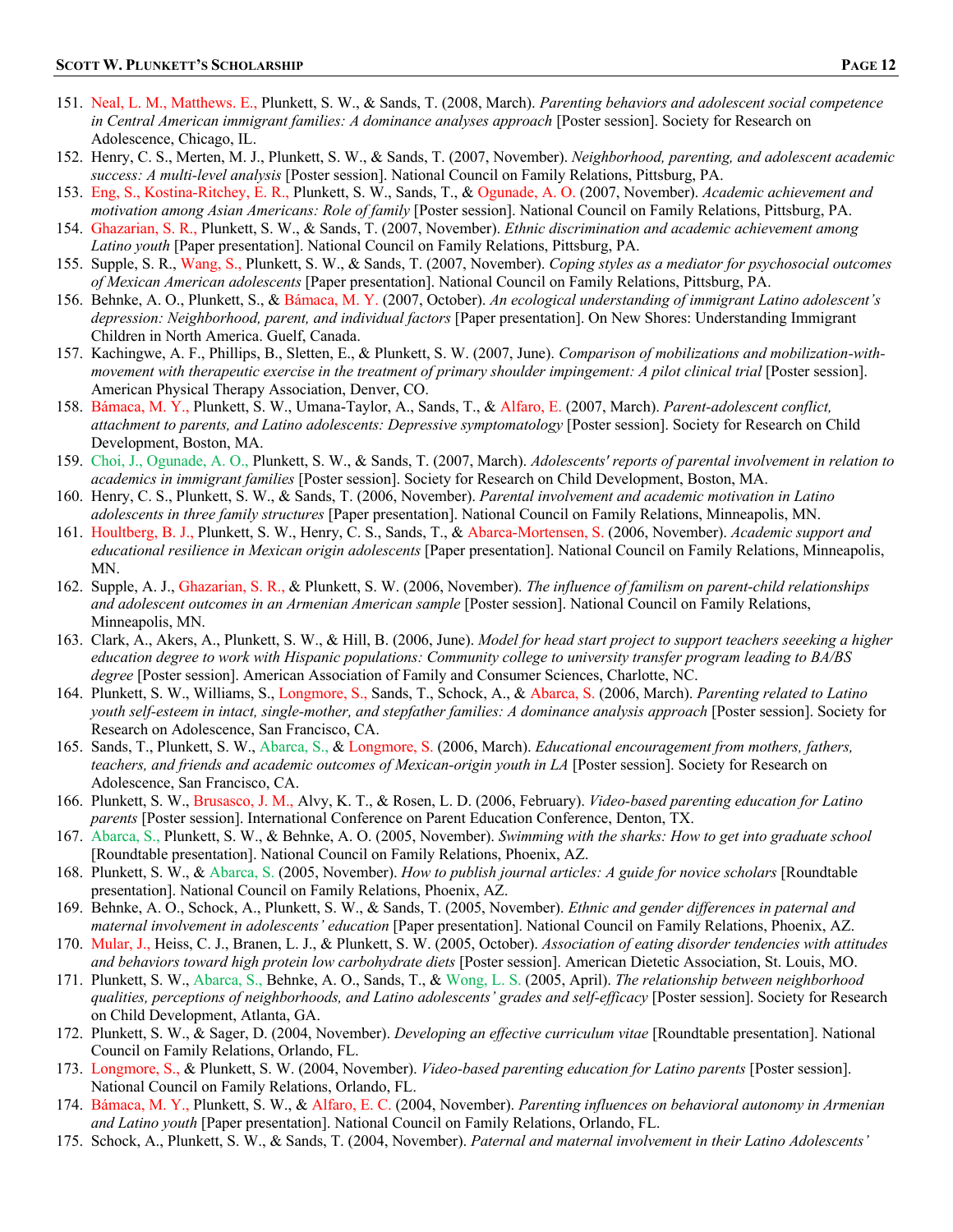*education* [Paper presentation]. National Council on Family Relations, Orlando, FL.

- 176. Abarca, S., Plunkett, S., & Sands, T. (2004, November). Individual and environmental factors in Mexican-origin adolescents' academics [Paper presentation]. NIMH Career Opportunities for Research, San Juan, Puerto Rico.
- 177. Harris-Wyatt, V., Hamm, R. M., Plunkett, K., Walker, R., Duncan-Smith, K., McCree, D. H., O'Rourke, A., & Plunkett, S. (2004, November). *Reactions of focus group participants to health care professionals about a diagnosis of high-risk human papillomavirus (HR-HPV)* [Paper presentation]. American Public Health Association, Washington, DC.
- 178. Plunkett, S. W., & Mortensen, C. (2004, March). *Ethnic identity in Central American youth from immigrant families in Los Angeles: A comparison of genders and generations* [Poster session]. Society for Research on Identity Formation, Baltimore, MD.
- 179. Abarca, S., Cone, K., Plunkett, S. W., & Sands, T. (2004, March). *Adolescent perceptions of parenting, coping, and self-esteem in immigrant Salvadorian families* [Poster session]. Society for Research on Adolescence, Baltimore, MD.
- 180. Oliva, J., Sands, T., & Plunkett, S. W. (2003, March). *The relationships among parental support, gender, acculturation, and academic achievement of Hispanic high school students* [Poster session]. American Counseling Association, Anaheim, CA.
- 181. Sands, T., Plunkett, S. W., Alvarez, M., Leanos, P., Mendoza-Sanchez, G., Oliva, J., & Perez, R. (2003, March). *Engaging diverse students in a collaborative research model* [Poster session]. American Counseling Association, Anaheim, CA.
- 182. Plunkett, S. W., & Blankemeyer, M. (2002, November). *Adolescent perceptions of their mothers' and fathers' parenting behaviors in immigrant families: A cross-cultural comparison* [Paper presentation]. National Council on Family Relations, Houston, TX.
- 183. Clark, E. A., Plunkett, S. W., & Longmore, S. (2002, November). *University-community collaboration to enhance the education of head start professionals* [Paper presentation]. National Council on Family Relations, Houston, TX.
- 184. Clark, E. A., Plunkett, S. W., Blackmon, A., & Longmore, S. (2002, June). *Head Start and higher education tackle needs of the Hispanic community* [Poster session]. American Association of Family and Community Sciences, Dallas, TX.
- 185. Gonzalez, M., Simental, J., Bámaca-Gómez, M. Y., & Plunkett, S. W. (2002, April). *Gender and generational differences in Latino adolescents' self-concept* [Poster session]. Society for Research on Adolescence, New Orleans, LA.
- 186. Pogyosyan, Z., Vardumyan, H., & Plunkett, S. W. (2002, April). *Adolescent perceptions of parenting in Armenian and Latino families* [Poster session]. Society for Research on Adolescence, New Orleans, LA.
- 187. Plunkett, S. W. (2002, February). *Can parenting booklets and videos change parenting attitudes and behaviors?* [Paper presentation]. International Conference on Parent Education, Denton, TX.
- 188. Plunkett, S. W., & Bámaca-Gómez, M. Y. (2001, November). *The relationship between parenting and adolescent academic outcomes in Latino families* [Paper presentation]. National Council on Family Relations, Rochester, NY.
- 189. Hirschlein, B., Harris-Wyatt, V. L., & Plunkett, S. W. (2001, November). *The intergenerational transmission of corporal punishment and obedience: Parenting attitudes as mediated by parents' observable punitiveness and open communication parenting behaviors* [Poster session]. National Council on Family Relations, Rochester, NY.
- 190. Longmore, S., Plunkett, S. W., Sanchez, M. G., & Neal, R. A. (2001, November). *Community based sexuality education program for adults with developmental disabilities* [Poster session]. National Council on Family Relations, Rochester, NY.
- 191. O'Leary, M., & Plunkett, S. W. (2001, July). *Perceived parenting behaviors and adolescent self-concept in Armenian American families* [Poster session]. Economics Resource Management/Family Relations Human Development, Providence, RI.
- 192. Sanchez, M. G., Plunkett, S. W., Struble, C., & Longmore, S. (2001, May). *Evaluation of a socio-educational human sexuality training program for persons with developmental disabilities* [Workshop presentation]. American Society for Sexuality Educators, Counselors, and Therapists, San Francisco, CA.
- 193. Radmacher, K. A., & Plunkett, S. W. (2001, March). *The influence of parenting behaviors on adolescent autonomy among Armenian adolescents* [Poster session]. Society for Research on Child Development, Minneapolis, MN.
- 194. Sanchez, M. G., Plunkett, S. W., & Struble, C. (2000, May). *Responsible Choices for Sexuality: A socio-educational human sexuality training program for persons with developmental disabilities* [Workshop presentation]. YAI/National Institute for People with Disabilities, New York City, NY.
- 195. Harris-Wyatt, V. L., & Plunkett, S. W. (2000, November). *Intergenerational transmission of parenting attitudes: A social cognitive perspective* [Poster session]. American Public Health Association, Boston, MA.
- 196. Plunkett, S. W., & Falcon, P. (1999, November). *Adolescent perceptions of parenting behaviors and depression* [Paper presentation]. National Council on Family Relations, Irvine, CA.
- 197. Henry, C. S., & Plunkett, S. W. (1999, November). *Family factors and adolescent caring: family form vs. family system characteristics* [Paper presentation]. National Council on Family Relations, Irvine, CA.
- 198. Robinson, L. C., Henry, C. S., Plunkett, S. W., McMichael, B. J., & Huey, E. (1999, November). *Community resources as predictors of adolescent adaptation* [Poster session]. National Council on Family Relations, Irvine, CA.
- 199. Plunkett, S. W., & Johnson, C. (1998, November). *Level of stress as a mediator between detrimental coping strategies and adolescent adaptation* [Poster session]. National Council on Family Relations, Milwaukee, WI.
- 200. McMichael, B. J., & Plunkett, S. W. (1998, November). *Adolescent perceptions of religious coping and family life satisfaction* [Poster session]. National Council on Family Relations, Milwaukee, WI.
- 201. Henry, C. S., & Plunkett, S. W. (1998, November). *Family system and parental behaviors: Is parent adolescent communication a mediating variable?* [Paper presentation]. National Council on Family Relations, Milwaukee, WI.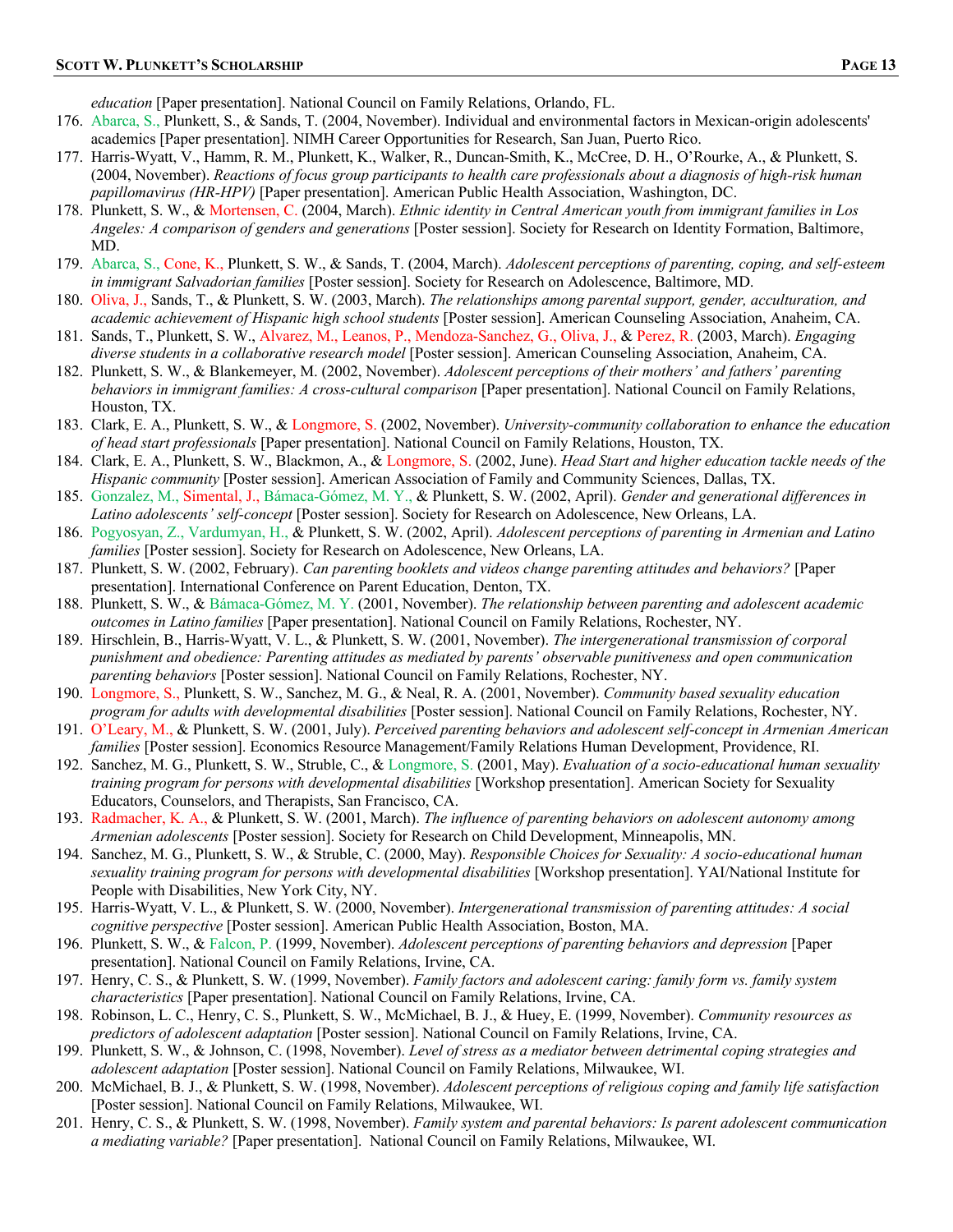- 202. Robinson, L. C., Plunkett, S. W., Henry, C. S., McMichael, B. J., & Huey, E. (1998, November). *Religion and family as context for adolescent empathy* [Poster session]. National Council on Family Relations, Milwaukee, WI.
- 203. Plunkett, S. W., & McMichael, B. J. (1998, June). *Stressors, religious coping, and adolescent family life satisfaction* [Paper presentation]. American Association of Family and Consumer Sciences, Atlanta, GA.
- 204. Henry, C. S., & Plunkett, S. W. (1998, June). *Parent adolescent communication a mediating variable between parenting behaviors and adolescent family life satisfaction* [Poster session]. American Association of Family and Consumer Sciences, Atlanta, GA.
- 205. Plunkett, S. W., & Henry, C. S. (1997, November). *Parental control techniques: A factor analytic approach* [Poster session]. National Council on Family Relations, Washington, DC.
- 206. Henry, C. S., Plunkett, S. W., Robinson, L. C. (1997, November). *The relationship of overall family system and parentadolescent dyadic factors to adolescent family life satisfaction* [Paper presentation]. National Council on Family Relations, Washington, DC.
- 207. Harris, V. L., & Plunkett, S. W. (1997, November). *Parenting and child rearing attitudes of pre-adolescents* [Poster session]. National Council on Family Relations, Washington, DC.
- 208. Sager, D. W., Plunkett, S. W., Henry, C. S., & Weber, J. (1997, November). *Understanding grandparent-grandchild relations using a human ecological perspective* [Poster session]. National Council on Family Relations, Washington, DC.
- 209. Plunkett, S. W., & Henry, C. S. (1997, June). *The parental behavior measure: A factor analysis of the parental control subscales* [Poster session]. American Association of Family and Consumer Sciences, Washington, DC.
- 210. Plunkett, S. W., Henry, C. S., & Robinson, L. C. (1996, June). *Family qualities and adolescent family life satisfaction* [Paper presentation]. American Association of Family and Consumer Sciences, Nashville, TN.
- 211. Plunkett, S. W., Henry, C. S., & Knaub, P. K. (1995, November). *Adolescents from farming/ranching families and perceived satisfaction* [Paper presentation]. National Council on Family Relations, Portland, OR.
- 212. Henry, C. S., Sager, D. W., & Plunkett, S. W. (1995, November). *Family system characteristics, parent-adolescent dyadic behaviors, adolescent qualities, and dimensions of adolescent empathy* [Paper presentation]. National Council on Family Relations, Portland, OR.

### **REGIONAL & STATE REFEREED PRESENTATIONS**

- 1. Hallack, N. H. (2020, April 30-May 3). *Family cohesion, parental support, and parental psychological control related to Latino and Black adolescents' depression* [Poster session]. Western Psychological Association, San Francisco, CA.
- 2. Perez, M., & Plunkett, S. W. (2019, April). *Gender, ethnic groups, ethnic discrimination, and depressive symptoms in university students* [Poster session]. Western Psychological Association, Pasadena, CA.
- 3. Zhang, M., & Plunkett, S. W. (2019, April). *Parental qualities on academic outcomes in Asian American adolescents* [Poster session]. Western Psychological Association, Pasadena, CA.
- 4. Shi, S., & Plunkett, S. W. (2019, April). *The relative importance of school climate qualities on academics and mental health* [Poster session]. Western Psychological Association, Pasadena, CA.
- 5. Rarity, E., Clink, C., & Plunkett, S. W. (2019, April). *Perceived parenting behaviors and depressive symptoms in Latino emerging adults: A dominance analysis approach* [Poster session]. Western Psychological Association, Pasadena, CA.
- 6. Wolf, J., Del Cid, D. A., & Plunkett, S. W. (2018, November). *Neighborhood risk and unsafe schools in relation to Latino/a adolescents' academic engagement: Social cohesion and school respect as protective factors* [Poster session]. California Association of School Psychologists, San Diego, CA.
- 7. Chavez, S., Miller, R., Martinez, J., & Plunkett, S. W. (2018, April). *Perceived parental monitoring as a moderator of the relationship between neighborhood risk and substance use, peer delinquency, and adolescent delinquency in Latino/a youth* [Poster session]. Western Psychological Association, Portland, OR.
- 8. Spencer, T. A., Henry, C, S., & Plunkett, S. W. (2017, April). *Demographic qualities and parenting intentions of Latino and Caucasian men in college* [Paper presentation]. Oklahoma Council on Family Relations. Edmond, OK.
- 9. Cai, Y., Mimura, Y., Plunkett, S. W., Short, S. M., & Koonce, J., Bakhtiari, F., & Gonsalves, K. (2016, June). *Financial socialization among Chinese American young adults: Focus on the role of 'filial piety.'* [Poster session]. Asian Studies on the Pacific Coast Conference, Northridge, CA.
- 10. Denq, B., Hsu, W. C., & Plunkett, S. W. (2016, June). *Discrimination, peer victimization, stress, and depression of Asian American college students* [Poster session]. Asian Studies on the Pacific Coast, Northridge, CA.
- 11. Cai, Y., Bakhtiari, F., Gonsalves, K., Mimura, Y., Plunkett, S.W., Short, S. M., & Koonce, J. (2016, April). *Financial information young adults learn from their parents: Focus on Chinese Americans and Confucian values* [Poster session]. California Affiliate American Association of Family and Consumer Sciences, Burbank, CA.
- 12. Hernandez, G., Villanueva, A., Alvarez, K., Khachatourian, V., Mitchell, H., Moschetti, R. V., & Plunkett, S. W. (2016, April). *Mixed methods evaluation of a peer mentoring program at a Hispanic Serving Institution* [Poster session]. Western Psychological Association, Long Beach, CA.
- 13. Casas, D., Dunn, S., Kirakosian, A., & Plunkett, S. W. (2016, April). *The relative contributions of five internalization processes to depressive symptoms of college students: A dominance analysis approach* [Poster session]. Western Psychological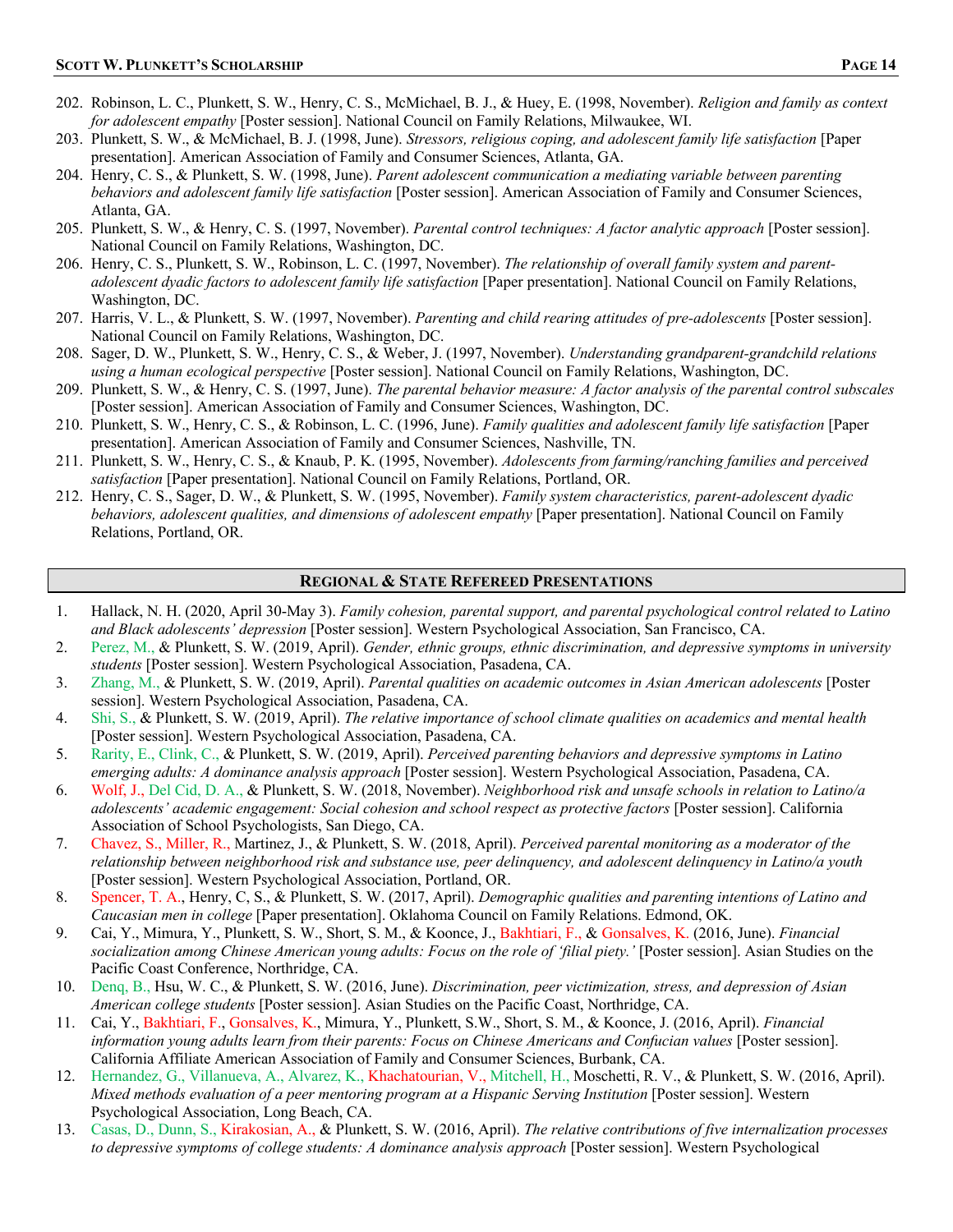Association, Long Beach, CA.

- 14. Corvera, C., Telles, C., Nguyen, V., Takimoto, A., & Plunkett, S. W. (2016, April). *Individual, family, peer qualities and Latino college students' mental health* [Poster session]. Western Psychological Association, Long Beach, CA.
- 15. Ramirez, S., Diab, Y. N., Nolasco, H. M., & Plunkett, S. W. (2016, April). *Parenting and depressive symptoms in Latinos and African Americans adolescents* [Poster session]. Western Psychological Association, Long Beach, CA.
- 16. Herrera, M., Hinger, C., Bakhtiari, F., & Plunkett, S. W. (2016, April). *Dominance analysis to assess family qualities and Mexican Americans' depression* [Poster session]. Western Psychological Association, Long Beach, CA.
- 17. Mimura, Y., Cai, Y., Plunkett, S. W., Short, S. M., & Koonce, J. C. (2016, April). *Financial information young adults learn from their parents: Focus on Chinese Americans and Confucian values* [Poster session]. California Affiliate-American Association of Family and Consumer Sciences, Burbank, CA.
- 18. Bakhtiari, F., & Plunkett, S. W. (2016, April). *Neighborhood, family, school, and peers in relation to Latino adolescents' academic motivation and depressive symptoms* [Poster session]. California Affiliate-American Association of Family and Consumer Sciences, Burbank, CA.
- 19. Hand, D., Houltberg, B., & Plunkett, S. (March, 2016). *The role of emotion regulation in understanding the relationship between family emotion climate and romantic attachment in a diverse sample of emerging adults* [Poster session]. Christian Association of Psychological Studies, Pasadena, CA.
- 20. Valdez, A., Turitz, M., Benoun, R., Ferber, S., Ainsworth, A., & Plunkett, S. W. (2014, April). *Validation of the short happiness scale* [Poster session]. Western Psychological Association, Portland, OR.
- 21. Williams, C., Gutierrez, D., & Plunkett, S. W. (2013, November). *Neighborhood, family, peer, and individual predictors of Latino adolescents' substance use* [Poster session]. Southern California Public Health Association, Los Angeles, CA.
- 22. Hallak, N. H., Plunkett, S. W., & Liberman, S. (2012, December). *Perceived parenting related to emerging adults' depressive symptoms* [Poster session]. Southern California Public Health Association, Los Angeles, CA.
- 23. Kwan, J., Alper, O., Ramirez, J., & Plunkett, S. W. (2012, November). *Neighborhood risks, parental monitoring, and peer delinquency in relation to substance use of Latino and Armenian adolescents* [Poster session]. Southern California Public Health Association, Los Angeles, CA.
- 24. Reid, A., Leguizamo, F., Picardo, J., Seegan, P., & Plunkett, S. W. (2012, April). *Fathers and adolescents' reports
of fathers' parenting and youth maladjustment* [Poster session]. Western Psychological Association, San Francisco, CA.
- 25. Stanman, M., Camacho, C., Fish, E., & Plunkett, S. W. (2012, April). *Stress related to university students' depressive symptoms: Does esteem moderate?* [Poster session]. Western Psychological Association, San Francisco, CA.
- 26. Hallak, N. H., Morgan, W., & Plunkett, S. W. (2012, April). *Perceived parenting in relation to emerging adults' mental health* [Poster session]. Western Psychological Association, San Francisco, CA.
- 27. Kuether, A., & Plunkett, S. W. (2012, April). *Justifying prevention and intervention programs through a community-wide needs assessment* [Poster session]. Western Psychological Association, San Francisco, CA.
- 28. Montano Maceda, B., Pappas, J., Montano Maceda, C. K., & Plunkett, S. W. (2012, April). *Coping strategies related to Latino/a adolescent adaptation* [Poster session]. Western Psychological Association, San Francisco, CA.
- 29. Picanso, J. M., Petrosspour, S., Valdez, A., & Plunkett, S. W. (2012, April). *Parenting behaviors and adolescent self-concept in Middle Eastern immigrant families* [Poster session]. Western Psychological Association, San Francisco, CA.
- 30. Todd, R., & Plunkett, S. W. (2011, April). *Latino boys' and girls' depression: Do fathers matter?* [Poster session]. California Council on Family Relations, San Diego, CA.
- 31. Morsa, A., Camacha, C., & Plunkett, S. W. (2011, April). *Parenting and Latino academic engagement, aspirations, and GPA* [Poster session]. Western Psychological Association, Los Angeles, CA.
- 32. Yomtov, D., Rivas, K., & Plunkett, S. W. (2011, April). *Other-group ethnic orientation and positive Latino youth development* [Poster session]. Western Psychological Association, Los Angeles, CA.
- 33. Arutyunyan, A., Gu, M., & Plunkett, S. W. (2011, April). *Parenting and adolescent general self-efficacy in immigrant families* [Poster session]. Western Psychological Association, Los Angeles, CA.
- 34. Finch, E., Frank, G., & Plunkett, S. W. (2011, April). *Parenting behaviors, esteem, and depression in African American emerging adults* [Poster session]. Western Psychological Association, Los Angeles, CA.
- 35. Pacheco-Santivanez, N., Cheema, R., & Plunkett, S. W. (2011, April). *Parenting behaviors related to emerging adults' selfesteem across ethnic groups* [Poster session]. Western Psychological Association, Los Angeles, CA.
- 36. Chapman, K., Hillo Hallack, N., & Plunkett, S. W. (2011, April). *School climate, aggression, and academic engagement of Latino adolescents* [Poster session]. Western Psychological Association, Los Angeles, CA.
- 37. Calix, I., Lofti, A., & Plunkett, S. W. (2011, April). *Perceived parenting and adolescent autonomy granting in Latino families* [Poster session]. Western Psychological Association, Los Angeles, CA.
- 38. Wray, E., Kim, N., & Plunkett, S. W. (2011, April). *Parental support and harshness related to adolescent depression* [Poster session]. Western Psychological Association, Los Angeles, CA.
- 39. Carrasco, A. M., & Plunkett, S. W. (2011, April). *Does attendance impact university students' grades in social sciences?* [Poster session]. Western Psychological Association, Los Angeles, CA.
- 40. Nahmias, I. B., & Plunkett, S. W. (2011, April). *Parenting, neighborhood, and adolescents' coping strategies in immigrant families* [Poster session]. Western Psychological Association, Los Angeles, CA.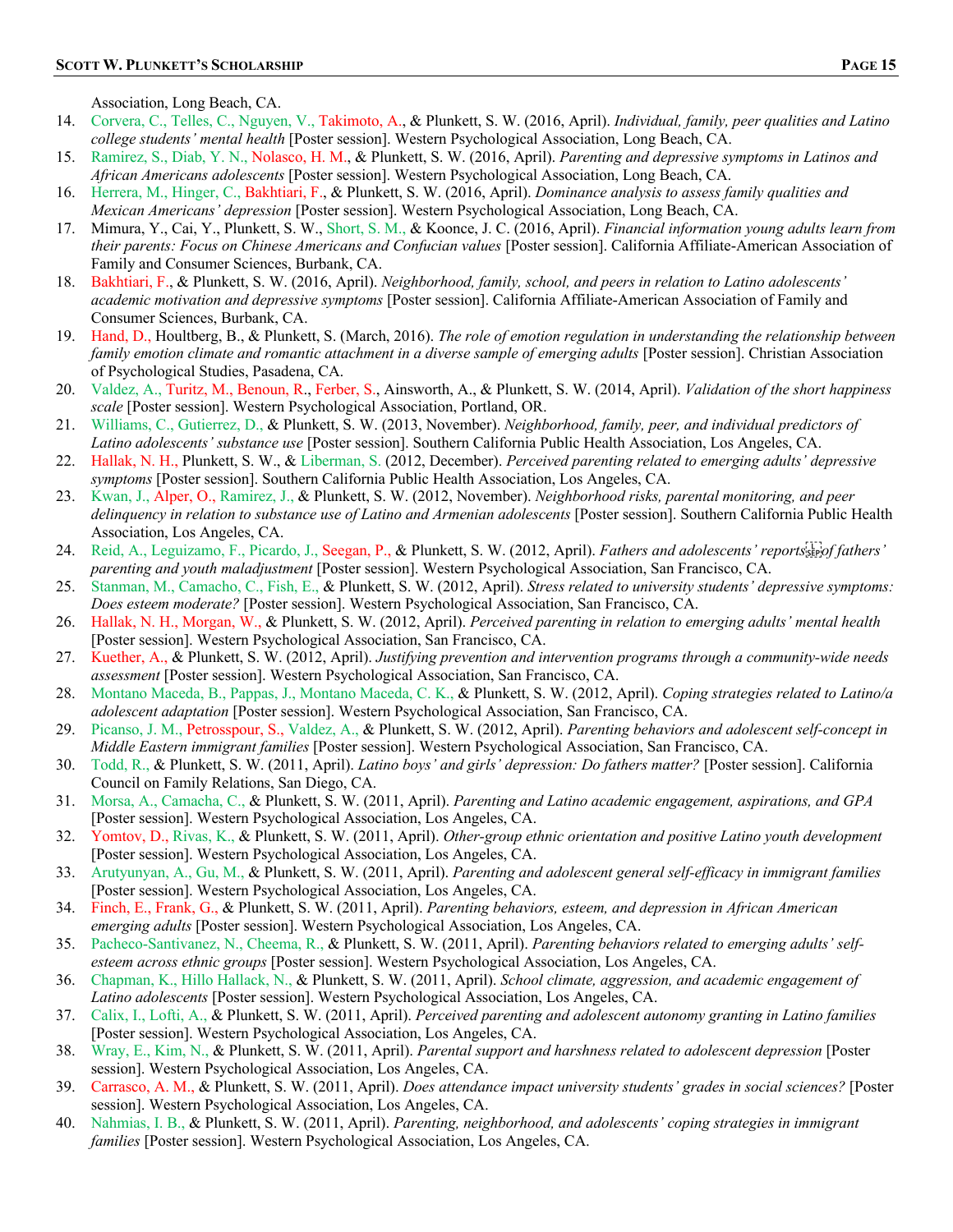- 41. Welsh, K., Seegan, P., & Plunkett, S. W. (2011, April). *Actual and perceived neighborhood, perceived parenting, and adolescent general self-efficacy* [Poster session]. Western Psychological Association, Los Angeles, CA.
- 42. Keshishian, S., Karaoglanyan, A., & Plunkett, S. W. (2011, April). *Predictors of Latino adolescents' aggression in California and North Carolina* [Poster session]. Western Psychological Association, Los Angeles, CA.
- 43. Ferber, S., Gawad, S., & Plunkett, S. W. (2011, April). *Does parental support buffer parental conflict on Latino's academic motivation?* [Poster session]. Western Psychological Association, Los Angeles, CA.
- 44. Shademani, P., Grigorian, M., & Plunkett, S. W. (2011, April). *Stressors and Latino adolescents' delinquency: An ecological approach* [Poster session]. Western Psychological Association, Los Angeles, CA.
- 45. Kern, B. L., Henry, C. S., Behnke, A. O., & Plunkett, S. W. (2011, March). *Fathers' and mothers' parenting and aggression in Latino and African American adolescents* [Poster session]. Oklahoma Council of Family Relations, Tulsa, OK.
- 46. Mazman, M., DePesha, N., Plunkett, S., & Behnke, A. O. (2010, April). *Stressors related to Latino and African American adolescents' depression* [Poster session]. Western Psychological Association, Cancun, Mexico.
- 47. Frank, G., Saed, R., Otten, M., & Plunkett, S. W. (2010, April). *Adolescent perceptions of parenting and general self-efficacy in Iranian American families* [Paper presentation]. Western Psychological Association, Cancun, Mexico.
- 48. Ruiz, L., Gawad, S., Saraceni, M. A., & Plunkett, S. W. (2010, April). *Parental support and conflict in Latino youth general self-efficacy* [Poster session]. Western Psychological Association, Cancun, Mexico.
- 49. Neal, R. N., Bazikyan, I., & Plunkett, S. W. (2010, April). *Latino adolescents' self-efficacy: Do perceptions of parenting and neighborhoods matter?* [Poster session]. Western Psychological Association, Cancun, Mexico.
- 50. Pacheco-Santivanez, N., Carrasco, A. M., Plunkett, S. W., & Behnke, A. O. (2010, April). *Neighborhood, family, and peers related to Latino adolescents' high-risk behaviors* [Poster session]. Western Psychological Association, Cancun, Mexico.
- 51. Kern, B., Henry, C. S., & Plunkett, S. W. (2009, March). *Adolescents' intrinsic religious motivation and family life satisfaction* [Paper presentation]. Oklahoma Council on Family Relations, Edmond, OK.
- 52. Choi, J., Plunkett, S. W., & Sands, T. (2006, April). *Second generation, adolescents' reports of parental involvement in relation to academics in two-parent, intact families* [Poster session]. Western Psychological Association, Palm Springs, CA.
- 53. Neal, L., Hartzog, M., Ugarte, J., Marachi, R., Plunkett, S.W., & The Latino Adolescent Research Consortium (2006, April). *Parenting behaviors and Latino adolescent feelings of hostility* [Poster session]. California Council on Family Relations, San Marcos, CA.
- 54. Montijo, J., Sands, T., & Latino Adolescent Research Consortium. (2005, December). *Social learning & social strain theoretical approaches to Latino youth violence and delinquency* [Poster session]. California School Counseling Research Summit, San Diego, CA.
- 55. Estrada, J. N., Sands, T., & Plunkett, S. W. (2005, December). *The relationship between Latino/a adolescents' exposure to neighborhood violence and illegal activities and academic outcomes* [Poster session]. California School Counseling Research Summit, San Diego, CA.
- 56. Aslanian, M., Plunkett, S. W., & Sands, T. (2005, May). Armenian American adolescents' reports of mothers' and fathers' behaviors: Are there differences between genders and generations? [Poster session]. California Council on Family Relations conference, Northridge, CA.
- 57. Oriji, C., Lee, S., Thomson, J., Plunkett, S. W., & Sands, T. (2005, May). *The influence of mothers, fathers, teachers, friends, and neighborhood on academic outcomes in Central American youth* [Poster session]. California Council on Family Relations, Northridge, CA.
- 58. Navarro, A., Abarca, S., Inoue, M., Plunkett, S. W., & Sands, T. (2005, May). Adolescent perceptions of neighborhood qualities, parenting behaviors, coping strategies, & self-esteem in immigrant Latino families [Poster session]. California Council on Family Relations, Northridge, CA.
- 59. Sands, T., Plunkett, S. W., Mika, T., Lee, S., Gibson, S., Eiker-Wiles, S., & Tyler, T. (2004, October). *A tapestry of collaborative research* [panel presentation]. Western Association of Counselor Education and Supervision, Sacramento, CA.
- 60. Abarca, S., Torres, E., Plunkett, S. (2004, April). *Neighborhood qualities and Latino academics: Adolescent perceptions versus census data* [Poster session]. Western Psychological Association, Phoenix, AZ.
- 61. Watts, A., Plunkett, S., Mitchell, J., & Abarca, S. (2004, April). *Parenting and self-concept in Armenian families* [Poster session]. Western Psychological Association, Phoenix, AZ.
- 62. Borghei, S., & Plunkett, S. W. (2003, April). *Examining the influence of parenting behaviors on Iranian adolescents' selfconcept* [Poster session]. Western Psychological Association, Vancouver, B.C., Canada.
- 63. Plunkett, S. W., Longmore, S., & Clark, A. (2002, April). *Enhancing the professional development of Head Start professionals: The importance of university-community collaborations* [Poster session]. California Council on Family Relations, San Diego, CA.
- 64. Plunkett, S. W. (2002, April). *Parenting and adolescent self-concept in Armenian families* [Paper presentation]. California Council on Family Relations, San Diego, CA.
- 65. Salinas, V., Kulkin, N., & Plunkett, S. W. (2002, April). *Implementing and evaluating a community-wide effective parenting campaign* [Poster session]. California Council on Family Relations, San Diego, CA.
- 66. Elson, K., Longmore, S., & Plunkett, S. W. (2002, April). *The evaluation of a community-based sex education program for adults with developmental disabilities* [Poster session]. California Council on Family Relations, San Diego, CA.